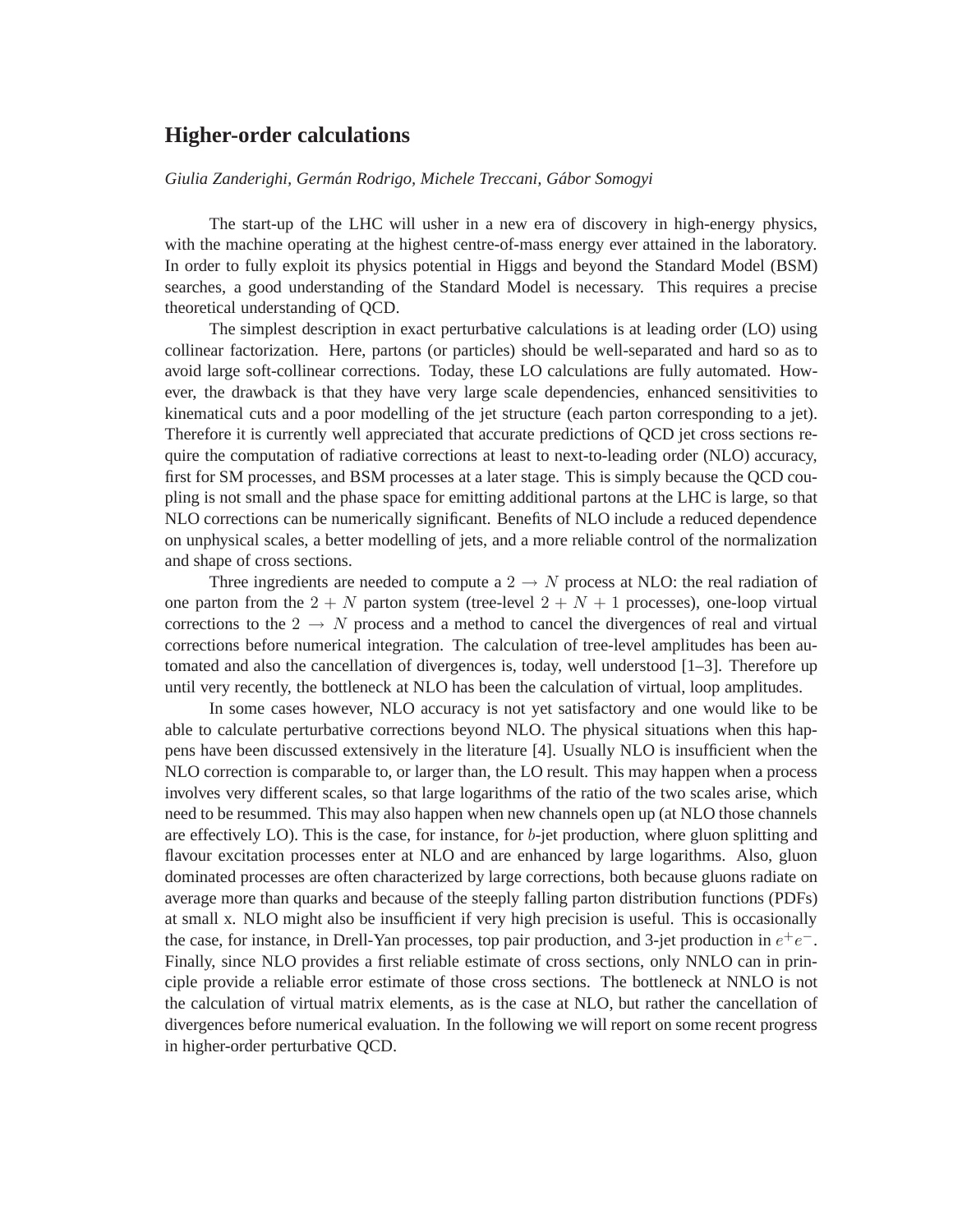## **1 One-loop amplitudes: the gluon case**

#### *Author: Giulia Zanderighi*

Current and upcoming collider experiments require a good understanding of Standard Model (SM) processes in order to carry out any successful search for a Higgs or beyond SM signals (BSM). Therefore, these searches will benefit from next-to-leading order predictions, for SM processes first, and BSM processes at a later stage. Traditional Feynman diagram techniques, supplemented by robust numerical methods (Passarino-Veltman decomposition, Davydychev reduction, integration by part, tensor reduction) are well developed and made it possible to develop powerful computation tools [5–8] including procedures to handle potential numerical instabilities [7,9]. These techniques have been applied recently in a variety of  $2 \rightarrow 3$  scattering processes and pushed to their limit in few  $2 \rightarrow 4$  cases (see [10] for a recent review). The bottleneck of these approaches is the rapid increase both in the number of Feynman diagrams and in the number of terms generated during the tensors reduction. One promising alternative method is based on generalized unitarity [11]. Recent advances [12] allowed the development of analytic methods for the calculation of the full amplitude, including the rational part, using recursion relations [13,14]. A recent computational scheme is based on unitarity in integer higher dimension [15, 16]. This allows one to reduce the calculation of *full* one-loop amplitudes to the calculation of residues and of tree-level amplitudes involving complex momenta.

Using unitarity in higher integer dimension together with Berends-Giele recursion relations, we show that it is possible to develop an algorithm of mild, polynomial complexity for the evaluation of one-loop amplitudes. As a first application, we considered here pure gluonic amplitudes. We analyze the numerical stability of the results and the time dependence of the algorithm for virtual amplitudes with up to twenty external gluons.

#### **1.1 The method**

We [17] implemented the methods developed in Refs. [15, 16] with some minor modifications into the **Rocket** program. These methods build upon the formalism of Ref. [18] by removing the requirement of the four dimensional spinor language, thereby allowing for the extension of the method to  $D$ -dimensional cuts. To calculate the full one-loop  $N$ -gluon amplitude, it is sufficient to be able to calculate the leading colour ordered one-loop amplitude, since from these colour ordered amplitudes the full one-loop amplitude can be constructed [11, 19]. In the following we will therefore focus on the leading colour ordered amplitudes  $A_N^{[1]}$  $N^{[1]}(1, 2, \ldots, N)$ . We will use the (over-complete) master integral basis decomposition derived in Ref. [16]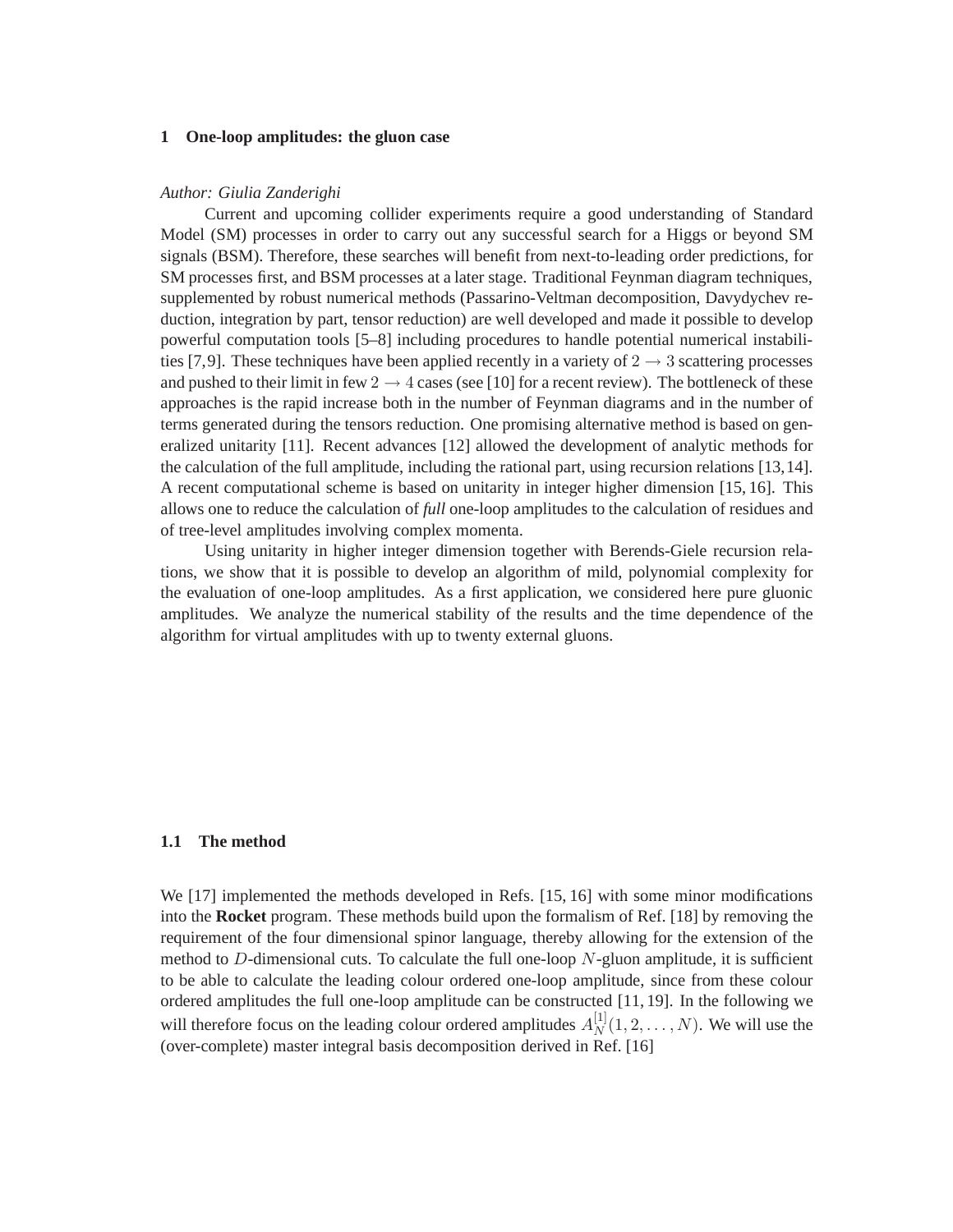$$
A_N^{[1]} = -\sum_{[i_1|i_5]} \frac{(D-4)}{2} e_{i_1 i_2 i_3 i_4 i_5}^{(2,0)} I_{i_1 i_2 i_3 i_4 i_5}^{(D+2)} \tag{1}
$$
  
+ 
$$
\sum_{[i_1|i_4]} \left( d_{i_1 i_2 i_3 i_4}^{(0,0)} I_{i_1 i_2 i_3 i_4}^{(D)} - \frac{(D-4)}{2} d_{i_1 i_2 i_3 i_4}^{(2,0)} I_{i_1 i_2 i_3 i_4}^{(D+2)} + \frac{(D-4)(D-2)}{4} d_{i_1 i_2 i_3 i_4}^{(4,0)} I_{i_1 i_2 i_3 i_4}^{(D+4)} \right)
$$
  
+ 
$$
\sum_{[i_1|i_3]} \left( c_{i_1 i_2 i_3}^{(0,0)} I_{i_1 i_2 i_3}^{(D)} - \frac{(D-4)}{2} c_{i_1 i_2 i_3}^{(2,0)} I_{i_1 i_2 i_3}^{(D+2)} \right)
$$
  
+ 
$$
\sum_{[i_1|i_2]} \left( b_{i_1 i_2}^{(0,0)} I_{i_1 i_2}^{(D)} - \frac{(D-4)}{2} b_{i_1 i_2}^{(2,0)} I_{i_1 i_2}^{(D+2)} \right),
$$
 (1)

where we introduced the short-hand notation  $[i_1|i_n] = 1 \le i_1 < i_2 < \cdots < i_n \le N$  and

$$
I_{i_1,\dots i_N}^D = \int \frac{d^D l}{i\pi^{D/2}} \frac{1}{d_{i_1} d_{i_2} \dots d_{i_N}}, \qquad d_i = d_i(l) = (l + q_i)^2 = (l + p_1 + \dots + p_i)^2. \tag{2}
$$

Because some coefficients are multiplied with a dimensional factor  $(D-4)$  they cannot be determined using four dimensional cuts, therefore we extend the dimensionality of the cut line to integer, higher dimensions, resulting in a well-defined on-shell particle after performing the cut [16]. By applying quintuple, quadruple, triple and double  $D_s$ -dimensional cuts (where  $D_s \geq D$  denotes the dimensionality of the spin-space) we can determine the coefficients of the parametric form of the one-loop amplitude. This requires the calculation of the factorized unintegrated oneloop amplitude

$$
\text{Res}_{i_1\cdots i_M}(\mathcal{A}_N^{[1]}(l)) = \left(d_{i_1}\times\cdots\times d_{i_M}\times \mathcal{A}_N^{[1]}(l)\right)_{d_{i_1}=\cdots=d_{i_M}=0}
$$
\n
$$
= \sum_{\{\lambda_1,\ldots,\lambda_M\}=1}^{D_s-2} \left(\prod_{k=1}^M \mathcal{A}_{i_{k+1}-i_k}^{[0]}(l_{i_k}^{(\lambda_k)},p_{i_k+1},\ldots,p_{i_{k+1}},-l_{i_{k+1}}^{(\lambda_{k+1})})\right), (3)
$$

where  $M \leq 5$  and the D-dimensional loop momentum l has to be chosen such that  $d_{i_1}(l) =$  $\cdots = d_{i_M}(l) = 0$ . To calculate these tree amplitudes we use the standard Berends-Giele recursion relation [20] which is valid in arbitrary dimension and for complex momenta. The generic solution for the loop momentum in Eq. (3) is given by

$$
l_{i_1\cdots i_M}^{\mu} = V_{i_1\cdots i_M}^{\mu} + \sqrt{\frac{-V_{i_1\cdots i_M}^2}{\alpha_M^2 + \cdots + \alpha_D^2}} \left(\sum_{i=M}^D \alpha_i n_i^{\mu}\right), \tag{4}
$$

for arbitrary values of the variables  $\alpha_i$ . The vector  $V_{i_1}^{\mu}$  $\tilde{u}_i^{\mu} \dots \tilde{u}_m$  is defined in the space spanned by the denominator offset momenta  $\{q_{i_1},\ldots,q_{i_M}\}\$ , while the orthonormal basis vectors  $\{n_M^{\mu},\ldots,n_D^{\mu}\}\$ span the space orthogonal to the space spanned by these momenta [15,16]. Given the solution to the on-shell conditions  $l_{i,j}^{\mu}$  $i_1^{(\mu)}$  in Eq. (4), the loop momenta flowing into the tree amplitudes  $l_{i_k}$ and  $l_{i_{k+1}}$  in Eq. (3) are fixed by momentum conservation (see Ref. [15]). Once all coefficients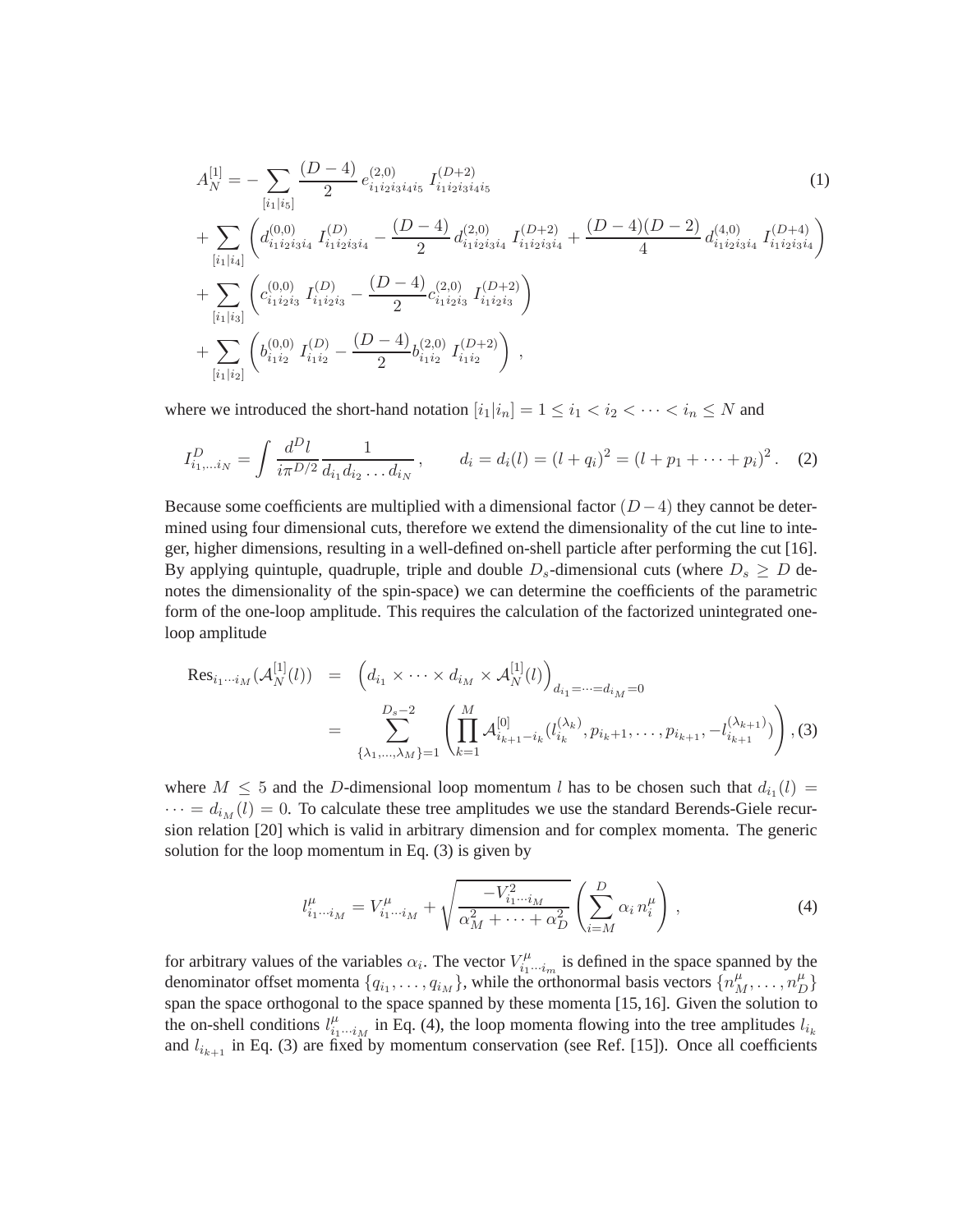

Fig. 1: Accuracy on the double pole, single pole and constant part of the maximally helicity violating (MHV) amplitude with adjacent negative helicities for 6 up to 11 external gluons. Double ([dp]) and quadrupole ([qp]) precision results for 100,000 phase space points are shown. Refer to the text for more details.

in Eq. (1) have been determined we can continue the dimensionality to the non-integer limit:  $D \rightarrow 4-2\epsilon$ . Neglecting terms of order  $\epsilon$  we find for the colour ordered one-loop amplitude

$$
A_N^{[1]} = \sum_{[i_1|i_4]} d_{i_1i_2i_3i_4}^{(0,0)} I_{i_1i_2i_3i_4}^{(4-2\epsilon)} + \sum_{[i_1|i_3]} c_{i_1i_2i_3}^{(0,0)} I_{i_1i_2i_3}^{(4-2\epsilon)} + \sum_{[i_1|i_2]} b_{i_1i_2}^{(0,0)} I_{i_1i_2}^{(4-2\epsilon)} - \sum_{[i_1|i_4]} \frac{d_{i_1i_2i_3i_4}^{(4,0)}}{6} + \sum_{[i_1|i_3]} \frac{c_{i_1i_2i_3}^{(2,0)}}{2} - \sum_{[i_1|i_2]} \frac{(q_{i_1} - q_{i_2})^2}{6} b_{i_1i_2}^{(2,0)} + \mathcal{O}(\epsilon) .
$$
 (5)

The terms in the first line give rise to the so-called cut-constructable part of the amplitude [21]. The terms in the second line can be identified with the rational part. In the approach used here the division between these two contributions is irrelevant. For the numerical evaluation of the bubble, triangle and box master integrals we use the package developed in Ref. [22].

#### **1.2 Numerical results: accuracy and time dependence of the algorithm**

To study the numerical accuracy of the on-shell method implemented in **Rocket** we define

$$
\varepsilon_C = \log_{10} \frac{|A_N^{\text{v,unit}} - A_N^{\text{v,any}}|}{|A_N^{\text{v,any}}|},\tag{6}
$$

where "unit" denotes the result obtained with the on-shell method and "anly" the analytical result for the constant parts of the one-loop helicity amplitudes (or in the case of  $N = 6$  the numerical results of [23]). Similarly, we denote by  $\varepsilon_{\rm DP}$  and  $\varepsilon_{\rm SP}$  the accuracy on the double and single poles, respectively.

In Fig. (1) we show the accuracy for the two adjacent minus helicity gluon MHV one-loop amplitudes,  $A_N^{[1]}$  $N^{[1]}(-$  - + · · · +), for  $N = 6$  and  $N = 11$ , which are known analytically [11,21,24].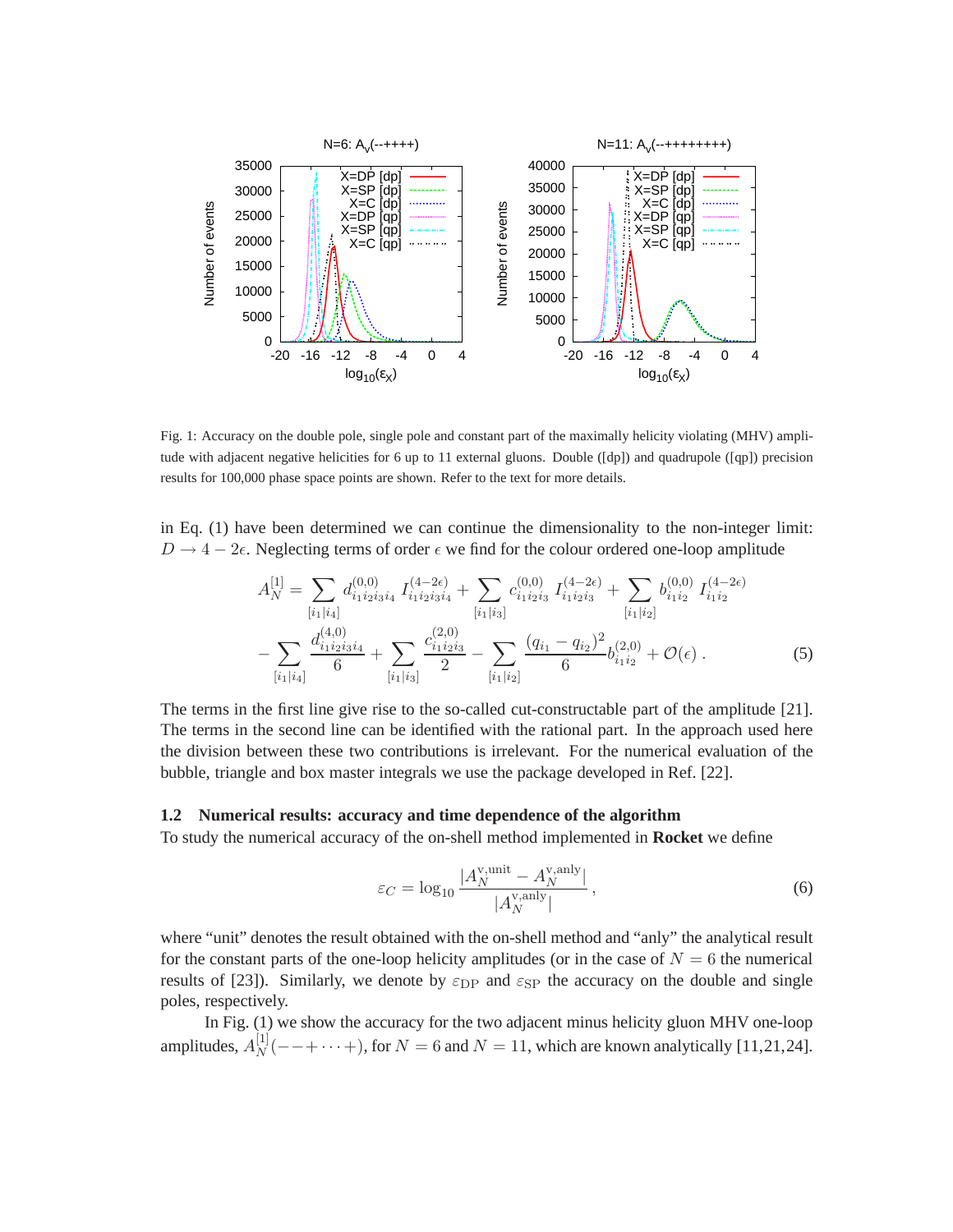

Fig. 2: Time in seconds needed to compute tree (blue, dashed) and one-loop (red, solid) ordered amplitudes with gluons of alternating helicity signs,  $A_N^{[1]}(+-+ - + ...)$ , as a function of the number of external gluons ranging between 4 to 20 using a single 2.33 GHz Xeon processor.

The 100,000 phase space points used for each multiplicity are generated uniformly in phase space using the Rambo algorithm [25] imposing minimal cuts. We plot the accuracy for the double pole  $(X = DP[dp]$ , solid, red), the single pole  $(X = SP[dp]$ , green, dot-dashed) and the constant part  $(X = C[dp],$  blue, dotted). We see that an excellent accuracy can be reached for all contributions. The tail of the distribution reaching to large values of  $\epsilon$  contains only a very few points. This lack of agreement is due to numerical instabilities due to vanishing Gram determinants or other small intermediate denominators. Several techniques have been developed to deal with such exceptional points, such as developing systematic expansions [6, 7, 9] or interpolating across the singular regions [26]. We adopt here a more brute force approach and recur to quadrupole precision. In Fig.  $(1)$ , we see three more curves marked  $[qp]$ : they correspond to the numerical accuracy on the same phase space points when the one-loop amplitude is computed in quadrupole precision. Out of 100,000 phase space points sampled, not a single one has an accuracy worse than  $10^{-4}$  and, at quadrupole precision we see no appreciable worsening of the accuracy with increasing N. Therefore up to  $N = 11$  (and probably even for more gluons) quadrupole precision is sufficient to guarantee an accuracy needed for any next-to-leading order QCD correction. If higher precision is desired one can choose to evaluate the few phase space points which have insufficient precision using some arbitrary precision package, at the cost of higher computation time. We note that while the plots here presented are for the MHV amplitudes, we performed a similar study for the finite amplitudes  $(A_N^{[1]})$  $N^{[1]}(+ \cdots +), A_N^{[1]}$  $N^{[1]}(- + \cdots +))$  and obtain very similar results. This indicates that the accuracy is essentially independent of the helicities of the external gluons.

A very important property of this method is that the time needed to compute one-loop amplitudes does not grow factorially with the number of external legs; indeed it is straightforward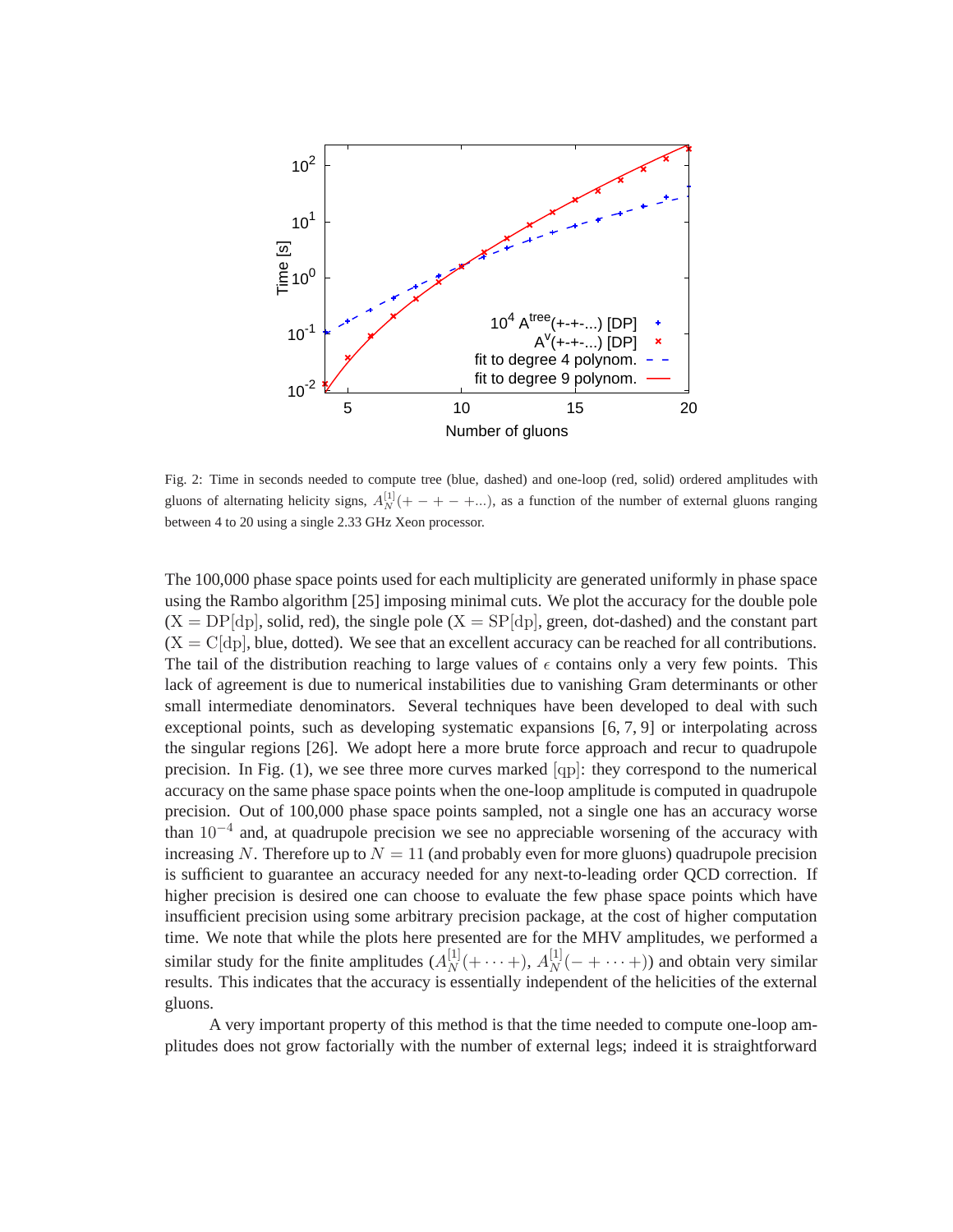to estimate the scaling of time with the number of gluons  $N$ . The calculation of tree-level amplitudes computed via Berends-Giele recursion relations with caching of previously computed amplitudes requires a time which grows as  $\tau_{\text{tree,N}} \propto N^4$  [27]. The total number of tree amplitudes that one needs to evaluate to get a one-loop amplitudes is given by

$$
n_{\text{tree}} = \left\{ (D_{s_1} - 2)^2 + (D_{s_2} - 2)^2 \right\} \times \left( 5 c_{5,\text{max}} {N \choose 5} + 4 c_{4,\text{max}} {N \choose 4} + 3 c_{3,\text{max}} {N \choose 3} + 2 c_{2,\text{max}} \left[ {N \choose 2} - N \right] \right),
$$
\n(7)

where the first factor is due to the sum over polarization of the internal cut gluons in two integer dimensions  $D_{s_1}$  and  $D_{s_2}$ . The constants  $c_{m,\max}$  denote the number of times one needs to perform a multiple cut in order to fully constrain the system of equations determining the master integral coefficients. Explicitly one has have  $c_{5,\text{max}} = 1$ ,  $c_{4,\text{max}} = 5$ ,  $c_{3,\text{max}} = 10$ , and  $c_{2,\text{max}} = 10$ . The integer number in front counts the number of tree amplitudes per multiple cut, finally the binomial coefficients corresponds to the number of possible cuts (for two point functions we subtract the vanishing contributions of the external self energy graphs). It follows that the time needed to evaluate a one-loop ordered amplitude will for large N scale as

$$
\tau_{\text{one-loop,N}} \sim n_{\text{tree}} \cdot \tau_{\text{tree,N}} \propto N^9. \tag{8}
$$

In Fig. (2) we plot the time needed to compute tree (blue, dashed) and one-loop (red, solid) ordered amplitudes with alternating helicity signs for the gluons,  $A_N^{[1]}$  $N^{[1]}$  $(+-+--...)$ , as a function of the number of gluons in the range between four and twenty. Time estimates refer to using a 2.33 GHz Xeon processor. One can see that the times needed to compute tree and one-loop ordered amplitudes are consistent with a  $N^4$  and  $N^9$  growth respectively. When running in quadrupole precision rather than in double precision the evaluation time grows, but the scaling with  $N$  remains unchanged. Finally we remark that the time is independent on the helicities of the external gluons.

#### **1.3 Discussion and outlook**

The results presented here are based on D-dimensional unitarity implemented in the Fortran 90 code **Rocket**. The very mild, power-like increase in computational time and the numerical stability of the results demonstrate the power of this approach. The large number of gluons considered here demonstrates that the gluon case is fully solved as far as virtual amplitudes are concerned.

Recently this method has been applied also to other processes  $0 \rightarrow t \bar{t} g g g$  [28],  $0 \rightarrow$  $q\bar{q}W$ +n gluons and  $0 \to q\bar{q}QQW$  + 1 gluon [29]. These recent calculations demonstrate the generality of the approach and constitute first steps towards automated one-loop calculations.

#### **2 Duality relation between one-loop integrals and single-cut phase-space integrals**

## *Author: German Rodrigo ´*

As discussed in Sec. , the physics program of the LHC requires the evaluation of multi-leg signal and background processes at next-to-leading order (NLO). In the recent years, important efforts have been devoted to the calculation of many  $2 \rightarrow 3$  processes and some  $2 \rightarrow 4$  processes (see, e.g.,  $[10]$ ).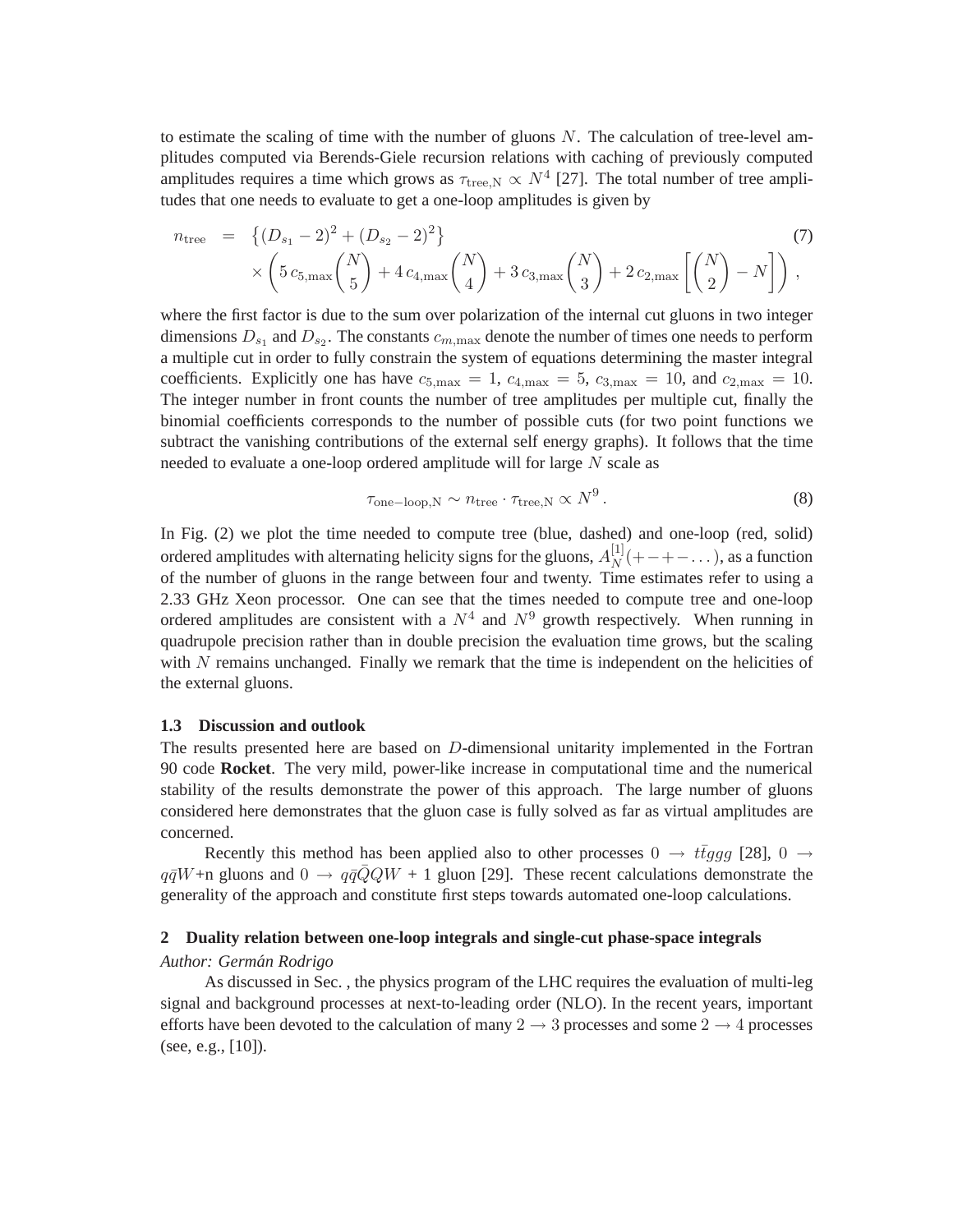We have recently proposed a method [30–32] to numerically compute multi-leg one-loop cross sections in perturbative field theories. The starting point of the method is a duality relation between one-loop integrals and phase-space integrals. The duality relation requires to properly regularize propagators by a complex Lorentz-covariant prescription, which is different from the customary  $+i0$  prescription of the Feynman propagators. This duality relation has analogies with the Feynman's Tree Theorem (FTT) [33], but involves only single cuts of the one-loop Feynman diagrams.

The duality relation between one-loop integrals and single-cut phase-space integrals is obtained [32] by applying the Cauchy residue theorem to a generic one-loop integral  $L^{(N)}$ :

$$
L^{(N)}(p_1, p_2, \dots, p_N) = \int_q \prod_{i=1}^N G(q_i) , \qquad \int_q \dots \equiv -i \int \frac{d^d q}{(2\pi)^d} \dots , \qquad (9)
$$

where  $q_i = q + \sum_{k=1}^{i} p_k$  are the momenta of the internal lines, with q the loop momentum, and  $p_i$  $(\sum_{i=1}^{N} p_i = 0)$  the external (outgoing and clockwise ordered) momenta, and G is the customary Feynman propagator, which for massless internal lines is given by

$$
G(q) \equiv \frac{1}{q^2 + i0} \,. \tag{10}
$$

In the complex plane of the loop energy  $q_0$  the Feynman propagator has two poles; the pole with positive (negative) energy is slightly displaced below (above) the real axis. Hence, by using the Cauchy residue theorem in the  $q_0$  complex plane, with the integration contour closed at  $\infty$  in the lower half-plane, we obtain

$$
L^{(N)}(p_1, p_2, \dots, p_N) = -2\pi i \int_{\mathbf{q}} \sum \text{Res}_{\{\text{Im } q_0 < 0\}} \left[ \prod_{i=1}^N G(q_i) \right]. \tag{11}
$$

The Feynman propagators produce  $N$  poles in the lower half-plane that contribute to the residues in Eq. (11). The calculation of these residues is elementary, but it involves several subtleties. We get

$$
\text{Res}_{\{i^{\text{th}}\text{pole}\}}\ \frac{1}{q_i^2 + i0} = \int dq_0 \ \delta_+(q_i^2) \ . \tag{12}
$$

This result shows that considering the residue of the Feynman propagator of the internal line with momentum  $q_i$  is equivalent to cutting that line by including the corresponding on-shell propagator  $\delta_{+}(q_i^2)$ . The other propagators  $G(q_j)$ , with  $j \neq i$ , which are not singular at the value of the pole of  $G(q_i)$ , contribute as follows [32]:

$$
\prod_{j \neq i} \frac{1}{q_j^2 + i0} \bigg|_{q_i^2 = -i0} = \prod_{j \neq i} \frac{1}{q_j^2 - i0 \eta (q_j - q_i)},
$$
\n(13)

where  $\eta$  is a future-like vector, i.e. a d-dimensional vector that can be either light-like  $(\eta^2 = 0)$ or time-like  $(\eta^2 > 0)$  with positive definite energy  $(\eta_0 \ge 0)$ . The calculation of the residue at the pole of the  $i<sup>th</sup>$  internal line modifies the *i*0 prescription of the propagators of the other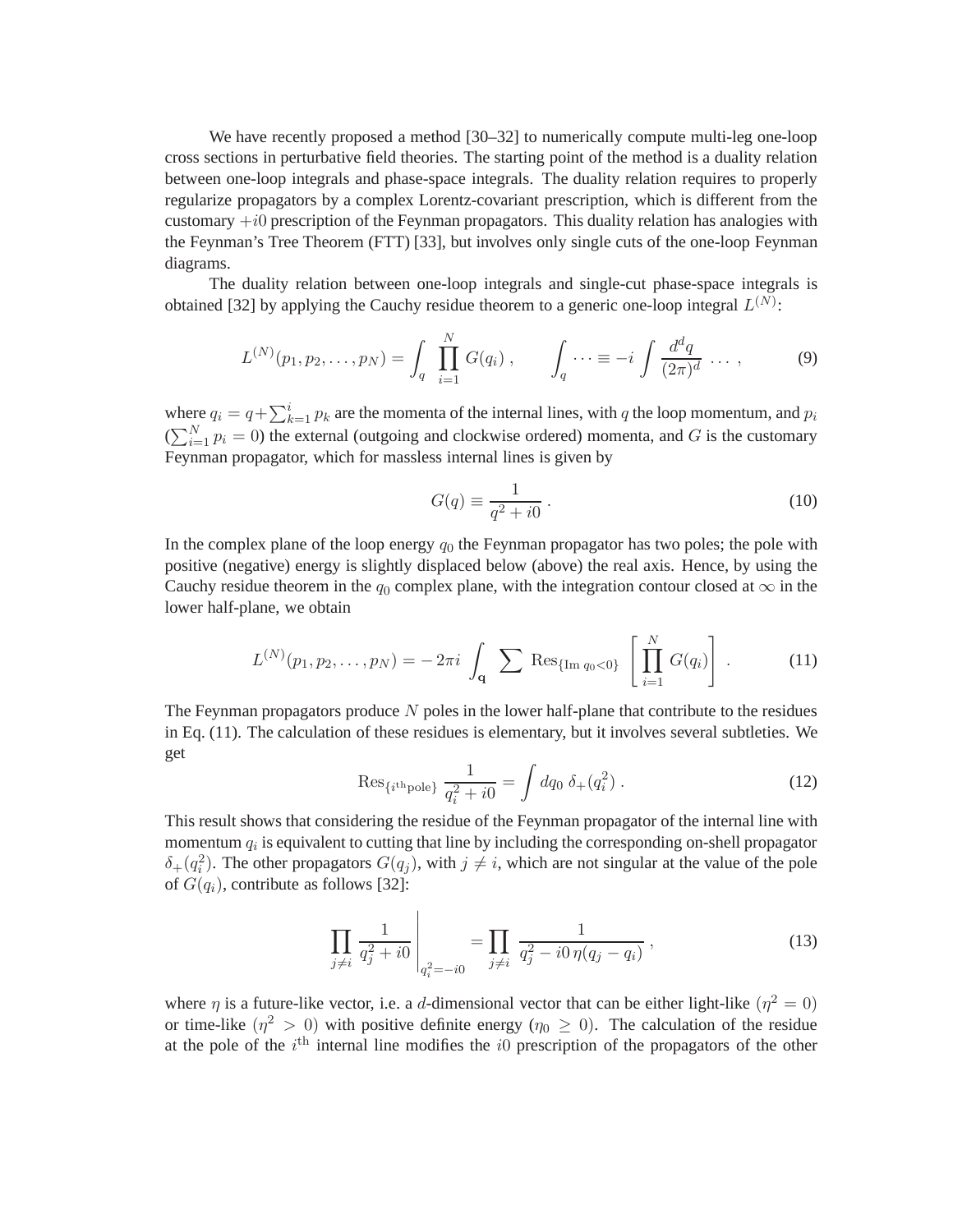internal lines of the loop. This modified regularization is named 'dual' i0 prescription, and the corresponding propagators are named 'dual' propagators. The dual prescription arises from the fact that the original Feynman propagator  $1/(q_j^2 + i0)$  is evaluated at the *complex* value of the loop momentum q, which is determined by the location of the pole at  $q_i^2 + i0 = 0$ . The presence of  $\eta$  is a consequence of the fact that the residue at each of the poles is not a Lorentz-invariant quantity, because a given system of coordinates has to be specified to apply the residue theorem. Different choices of the future-like vector  $\eta$  are equivalent to different choices of the coordinate system. The Lorentz-invariance of the loop integral is, however, recovered after summing over all the residues.

Inserting the results of Eqs.  $(12)-(13)$  in Eq.  $(11)$  gives us the duality relation between one-loop integrals and single-cut phase-space integrals [32]:

$$
L^{(N)} = -\widetilde{L}^{(N)}\,,\tag{14}
$$

where the explicit expression of the phase-space integral  $\tilde{L}^{(N)}$  is

$$
\widetilde{L}^{(N)}(p_1, p_2, \dots, p_N) = \int_q \sum_{i=1}^N \widetilde{\delta}(q_i) \prod_{\substack{j=1 \ j \neq i}}^N \frac{1}{q_j^2 - i0 \eta (q_j - q_i)}, \qquad (15)
$$

with  $\delta(q) \equiv 2\pi i \delta_+(q^2)$ . Contrary to the FTT, the duality relation involves single-cut contributions only. This result is achieved by replacing the Feynman propagators in  $L^{(N)}$  by dual propagators in  $\tilde{L}^{(N)}$ , which depend on the auxiliary vector  $\eta$ . However,  $\tilde{L}^{(N)}$  does not depend on  $\eta$ , provided it is fixed to be the same in all its contributing single-cut terms (dual integrals). The duality relation, therefore, directly expresses the one-loop integral as the phase-space integral of a tree-level quantity. In the case of the FTT, the relation between loop and tree-level quantities is more involved, since the multiple-cut contributions contain integrals of expressions that correspond to the product of  $m$  tree-level diagrams over the phase-space for different number of particles.

The FTT and the duality theorem can be directly related starting from a basic identity between dual and Feynman propagators [32]:

$$
\widetilde{\delta}(q) \frac{1}{2qk + k^2 - i0\,\eta k} = \widetilde{\delta}(q) \left[ G(q+k) + \theta(\eta k) \; \widetilde{\delta}(q+k) \right]. \tag{16}
$$

This identity applies to the dual propagators when they are inserted in a single-cut integral. The proof of equivalence of the FTT and the duality theorem is purely algebraic [32]. We explicitly illustrate it by considering the massless two-point function  $L^{(2)}(p_1, p_2)$ . Its dual representation is

$$
\widetilde{L}^{(2)}(p_1, p_2) = \int_q \widetilde{\delta}(q) \left( \frac{1}{2qp_1 + p_1^2 - i0\,\eta p_1} + (p_1 \leftrightarrow p_2) \right) \,. \tag{17}
$$

Inserting Eq.  $(16)$  in Eq.  $(17)$ , we obtain

$$
\widetilde{L}^{(2)}(p_1, p_2) = L_{1-\text{cut}}^{(2)}(p_1, p_2) + [\theta(\eta p_1) + \theta(\eta p_2)] L_{2-\text{cut}}^{(2)}(p_1, p_2), \qquad (18)
$$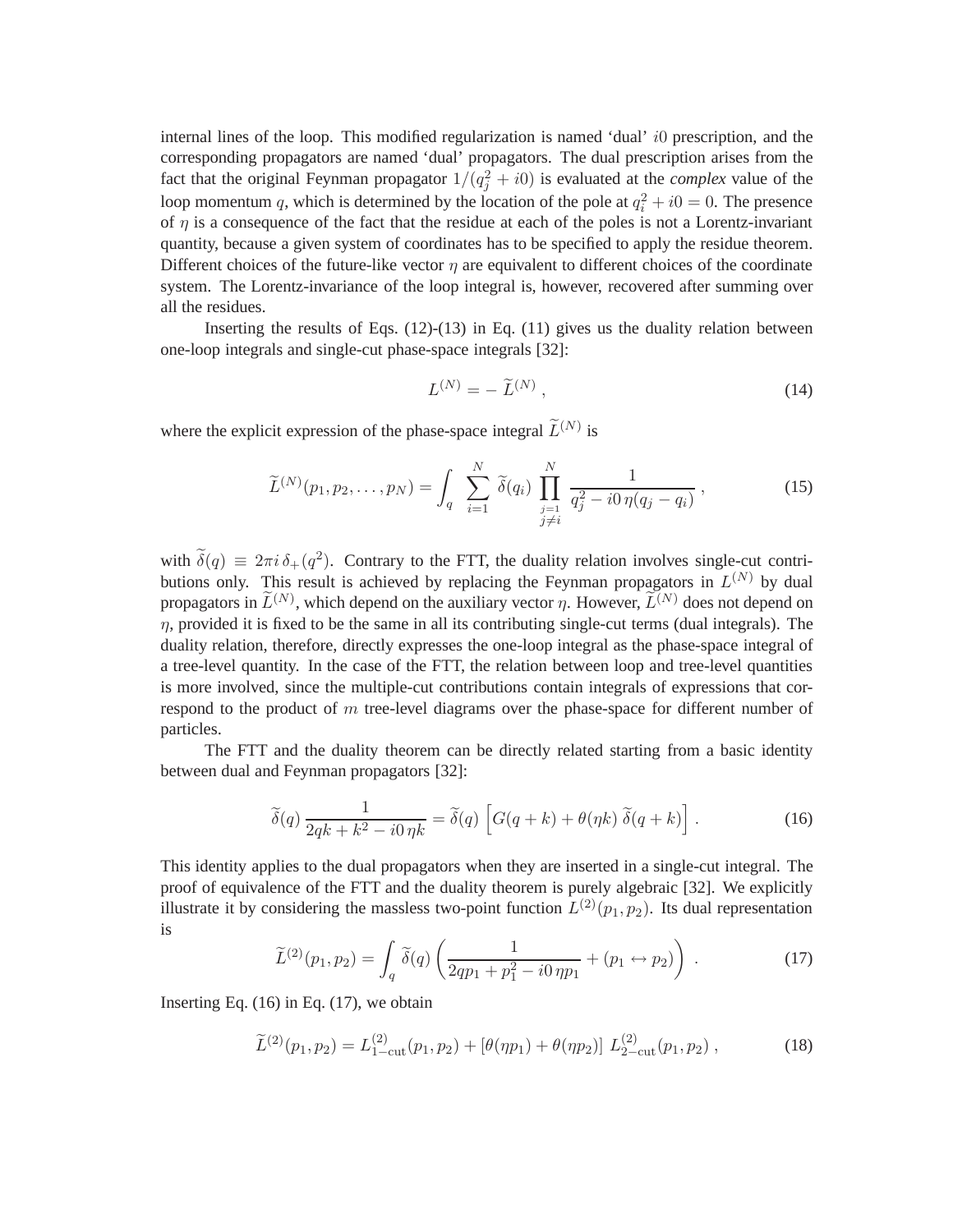where the m-cut integrals  $L_{m-cut}^{(2)}$  are the contributions with precisely m delta functions:

$$
L_{1-cut}^{(2)}(p_1, p_2) = \int_{q} \tilde{\delta}(q) \left( G(q + p_1) + G(q + p_2) \right) , \qquad L_{2-cut}^{(2)}(p_1, p_2) = \int_{q} \tilde{\delta}(q) \, \tilde{\delta}(q + p_1) .
$$
\n(19)

Owing to momentum conservation (namely,  $p_1+p_2 = 0$ ),  $\theta(\eta p_1)+\theta(\eta p_2) = 1$ , and then the dual and the FTT representations of the two-point function are equivalent. The proof of equivalence in the case of higher  $N$ -point functions proceeds in a similar way [32], the key ingredient simply being the constraint of *momentum conservation*.

The extension of the duality relation to include propagators with real finite masses  $M_i$  is straightforward. The massless on-shell delta function  $\delta(q_i)$  is replaced by  $\delta(q_i; M_i) = 2\pi i \delta_+(q_i^2 - q_i)$  $M_i^2$ ) when a massive loop internal line is cut to obtain the dual representation. The *i*0 prescription of the dual propagators is not affected by real masses. The corresponding dual propagator is

$$
\frac{1}{q_j^2 - M_j^2 - i0\,\eta(q_j - q_i)}\,. \tag{20}
$$

Unstable particles, in contrast, introduce a finite imaginary contribution in their propagators. The form of the complex-mass propagators is scheme dependent, but their poles in the  $q_0$  complex plane are located at a finite imaginary distance from the real axis. Then, when complex-mass propagators are cut in the duality relation, the  $+i0$  prescription of the usual Feynman propagators can be removed.

The polarization tensor of a spin-one gauge boson has in general the form

$$
d^{\mu\nu}(q) = -g^{\mu\nu} + (\zeta - 1) \ell^{\mu\nu}(q) G_G(q) . \qquad (21)
$$

The second term on the right-hand side is absent only in the 't Hooft–Feynman gauge ( $\zeta = 1$ ). The tensor  $\ell^{\mu\nu}(q)$ , which propagates longitudinal polarizations, has a polynomial dependence on the momentum q and, therefore, it does not interfere with the residue theorem. The factor  $G<sub>G</sub>(q)$ ('gauge-mode' propagator), however, can introduce extra unphysical poles (i.e. in addition to the poles of the associated Feynman propagator) that will modify the duality relation. Apart from the 't Hooft–Feynman gauge, the duality relation in the form presented here, i.e. with the inclusion of the sole single-cut terms from the Feynman propagators, turns out to be valid [32] in spontaneously-broken gauge theories in the unitary gauge, and in unbroken gauge theories in physical gauges specified by a gauge vector  $n^{\nu}$ , *provided* the dual vector  $\eta^{\mu}$  is chosen such that  $n \cdot \eta = 0$ . This excludes gauges where  $n^{\nu}$  is time-like. In any other gauge, additional single-cut terms from the absorptive contribution of the unphysical gauge poles have to be introduced in the duality relation.

The duality relation can be applied to evaluate not only basic one-loop integrals  $L^{(N)}$  but also complete one-loop quantities  $\mathcal{A}^{(1-loop)}$  (such as Green's functions and scattering amplitudes). The analogue of Eqs. (14) and (15) is the following duality relation [32]:

$$
\mathcal{A}^{(1-\text{loop})} = -\tilde{\mathcal{A}}^{(1-\text{loop})} . \tag{22}
$$

The expression  $\widetilde{\mathcal{A}}^{(1-\text{loop})}$  on the right-hand side is obtained from  $\mathcal{A}^{(1-\text{loop})}$  in the same way as  $\tilde{L}^{(N)}$  is obtained from  $L^{(N)}$ : starting from any Feynman diagram in  $\mathcal{A}^{(1-loop)}$ , and considering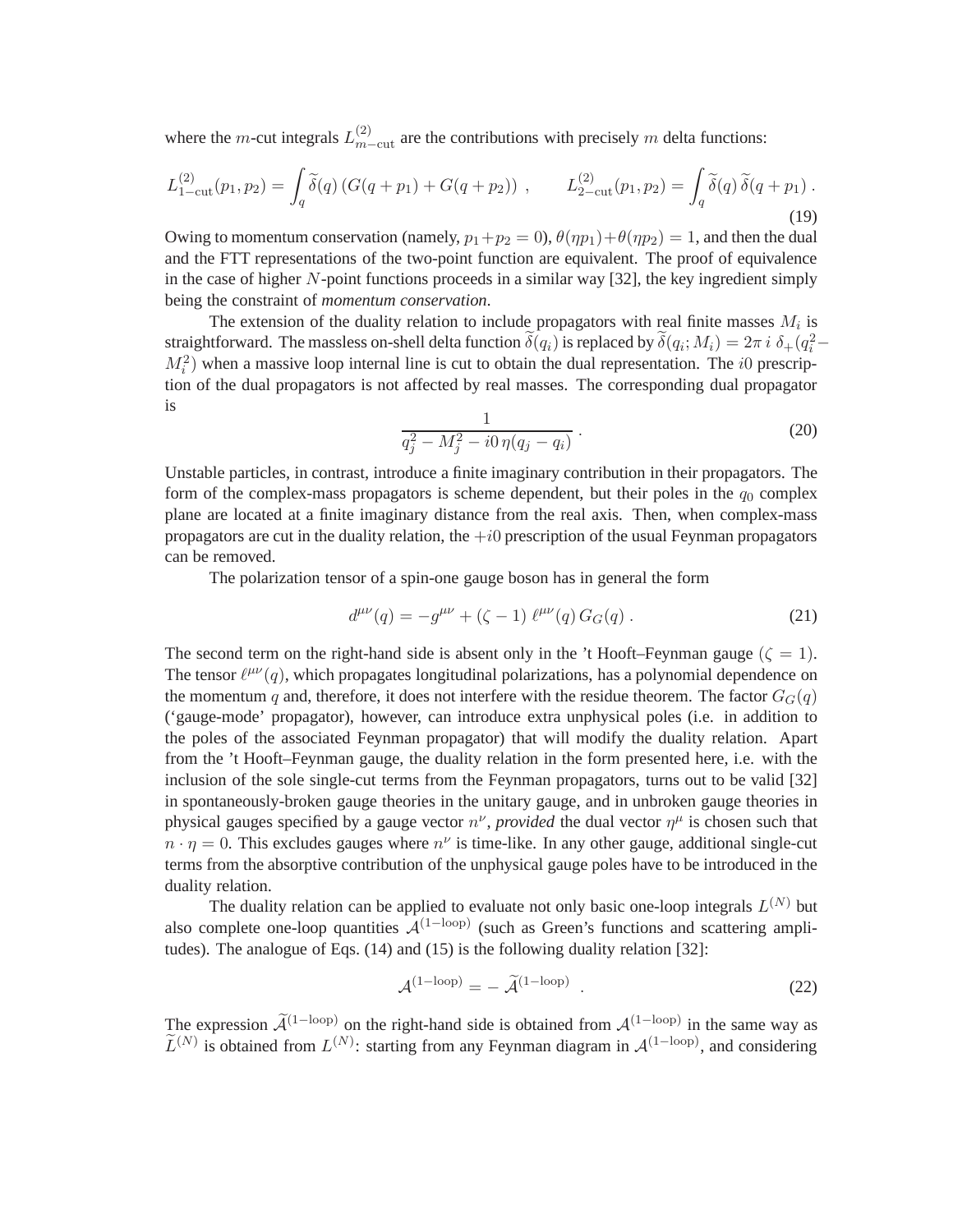all possible replacements of each Feynman propagator  $G(q_i)$  in the loop with the cut propagator  $\delta(q_i; M_i)$ , and then replacing the uncut Feynman propagators with dual propagators. All the other factors in the Feynman diagrams are left unchanged in going from  $\mathcal{A}^{(1-\text{loop})}$  to  $\widetilde{\mathcal{A}}^{(1-\text{loop})}$ .

Equation (22) establishes a correspondence between the one-loop Feynman diagrams contributing to  $\mathcal{A}^{(1-\text{loop})}$  and the tree-level Feynman diagrams contributing to the phase-space integral in  $\widetilde{\mathcal{A}}^{(1-\text{loop})}$ . How are these tree-level Feynman diagrams related to those contributing to the tree-level expression  $\mathcal{A}^{(\text{tree})}$ , i.e. the tree-level counterpart of  $\mathcal{A}^{(1-\text{loop})}$ ? The answer to this question is mainly a matter of combinatorics of Feynman diagrams. If  $\mathcal{A}^{(1-loop)}$  is an off-shell Green's function, the phase-space integrand in  $\widetilde{\mathcal{A}}^{(1-\text{loop})}$  is directly related to  $\mathcal{A}^{(\text{tree})}$  [32]. In a sketchy form, we can write:

$$
\mathcal{A}_N^{(1-\text{loop})}(\dots) \sim \int_q \sum_P \tilde{\delta}(q; M_P) \, \tilde{\mathcal{A}}_{N+2}^{\text{(tree)}}(q, -q, \dots) \,, \tag{23}
$$

where  $\sum_{P}$  denotes the sum over all the types of particles and antiparticles that can propagate in the loop internal lines, and  $\widetilde{\mathcal{A}}^{(\text{tree})}$  simply differs from  $\mathcal{A}^{(\text{tree})}$  by the replacement of dual and Feynman propagators. The extension of Eq. (23) to scattering amplitudes requires a careful treatment of the on-shell limit of the corresponding Green's functions [32].

In recent years much progress [20, 34–40] has been achieved on the computation of treelevel amplitudes, including results in compact analytic form. Using the duality relation, this amount of information at the tree level can be exploited for applications to analytic calculations at the one-loop level.

The computation of cross sections at next-to-leading order (NLO) requires the separate evaluation of real and virtual radiative corrections. Real (virtual) radiative corrections are given by multi-leg tree-level (one-loop) matrix elements to be integrated over the multiparticle phasespace of the physical process. The loop–tree duality discussed here, as well as other methods that relate one-loop and phase-space integrals, have an attractive feature [30, 41–44]: they recast the virtual radiative corrections in a form that closely parallels the contribution of the real radiative corrections. This close correspondence can help to directly combine real and virtual contributions to NLO cross sections. In particular, using the duality relation, we can apply [30] mixed analytical/numerical techniques to the evaluation of the one-loop virtual contributions. The (infrared or ultraviolet) divergent part of the corresponding dual integrals can be analytically evaluated in dimensional regularization. The finite part of the dual integrals can be computed numerically, together with the finite part of the real emission contribution. Partial results along these lines are presented in Refs. [30, 31] and further work is in progress. The extension of the duality relation from one-loop to two-loop Feynman diagrams is also under investigation.

## **3** Monte Carlo simulations of  $t\bar{t}$  + jets at hadron colliders

#### *Author: Michele Treccani*

Because of the high energy of the Tevatron and the LHC, one of the most interesting fields refers to the class of events with multiple final states, giving rise to multiple jets with complicated topologies. There exist different strategies to tackle this problem, with distinct features and points of strength. The main problem is how to consistently compose the contributions due to Matrix Element (ME) calculations with the contributions of the Monte Carlo (MC) showering codes, in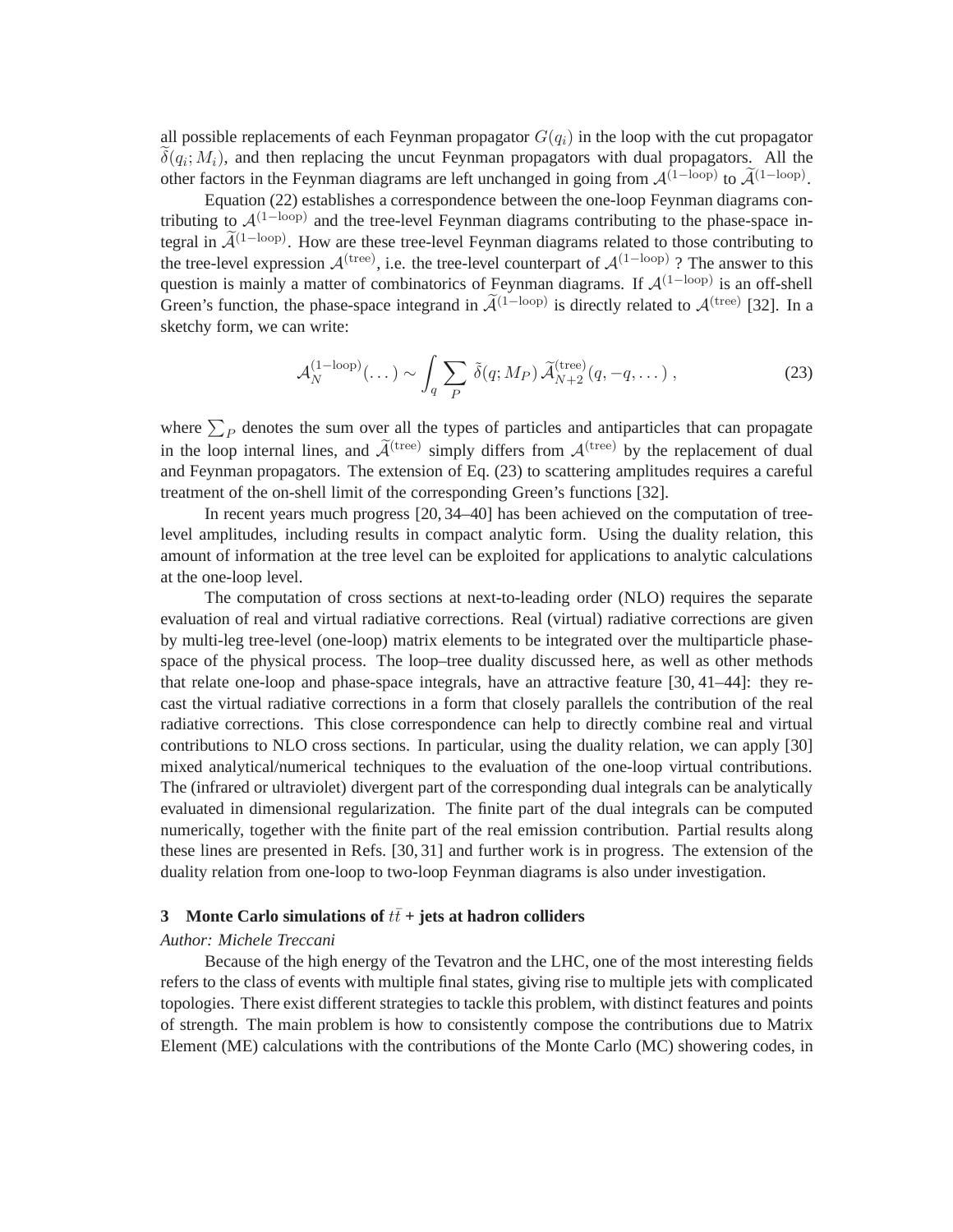order to exploit their complementarity and avoid at the same time the so-called double counting phenomenon [45–48].

We will here focus on a particular approach which relies on a consistent leading-logarithmic (LL) accuracy in the prediction of a final state  $F$  accompanied by a varying number of extra jets. The double counting is avoided adopting a so-called *matching algorithm* for matrix elements and parton shower. We study in detail the *MLM* matching [49–51] embedded in the the ME generator ALPGEN [52] in order to describe the  $t\bar{t}$  pair production at hadron colliders. First we will address its stability with respect to its internal parameters by comparing predictions obtained with different parameters.

In a step further, we will perform detailed numerical comparison between *MLM* matching and MC program MC@NLO which is an alternative strategy to cope with double counting and reaches next-to-leading order (NLO) accuracy in the prediction [53–55].

## **3.1 Consistency studies of the matching algorithm**

In this section we study the overall consistency of the matching algorithm applied to the case of  $t\bar{t}$  final states. We shall consider  $t\bar{t}$  production at the Tevatron ( $p\bar{p}$  collisions at  $\sqrt{s} = 1.96$  TeV) and at the LHC (*pp* collisions at  $\sqrt{s} = 14$  TeV).

The generation parameters for the light partons are defined by the following kinematical cuts: the default values for the event samples at the Tevatron (LHC) are given by:  $p_T^{min}=20$  (30) GeV and  $R_{min}$ =0.7 (0.7), while they are considered only in the geometrical region defined by  $\eta \leq 4(5)$ .

The top particle is assumed to be stable, and therefore all jets coming from the decay of top quarks are neglected. For the shower evolution we use HERWIG, version 6.510 [56–58]. We stopped the evolution after the perturbative phase, in order to drop down all the common systematics that could smooth out any possible discrepancy between the various simulations. For all generations we chose the parton distribution function set MRST2001J [59], with renormalization and factorization scales squared set equal to:

$$
\mu_{\rm R}^2 = \mu_{\rm F}^2 = \sum_{i=t,\bar{t},j\text{ets}} [m_i^2 + (p_T^i)^2].
$$

Jet observables are built out of the partons emerging form the shower in the rapidity range  $|\eta| \leq 6$ and adopting the cone algorithm GETJET [60]. The jet cone size is set to  $R_{cone} = 0.7$  and the minimum transverse momentum to define a jet at the Tevatron(LHC) is  $15(20)$  GeV.

To our analysis, the important feature of the whole procedure is the presence of two set of parameters: the generation cuts and the matching cuts (see [49–51]). The first set is necessary to avoid the infrared (IR) and collinear singularities:  $p_T^{min}$ , the minimum transverse momentum of the extra parton(s) to be generated, and  $R_{min}$ , the minimum separation between extra-partons in the  $(\eta, \phi)$  plane. Along with these parameters, there exist an analogous set, but with slightly different meaninings : the matching cuts  $E_T^{clus}$  and  $R_{match}$ .

We choose two independent variations of the generation and of two of the matching cuts, while keeping fixed our definition of the physical objects (the jets) and of the observables. In both cases, we find that these distribution are stable against reasonable variations of the internal parameters, with relative differencies confined well below few percents.

Angular observables, such as  $\Delta R$  between jets, are more sensible, since they are directly related to the matching variables, nevertheless their agreement is within 10%.

The analysis at the LHC, which will not be shown here, leads to qualitatively and quantitatively similar results.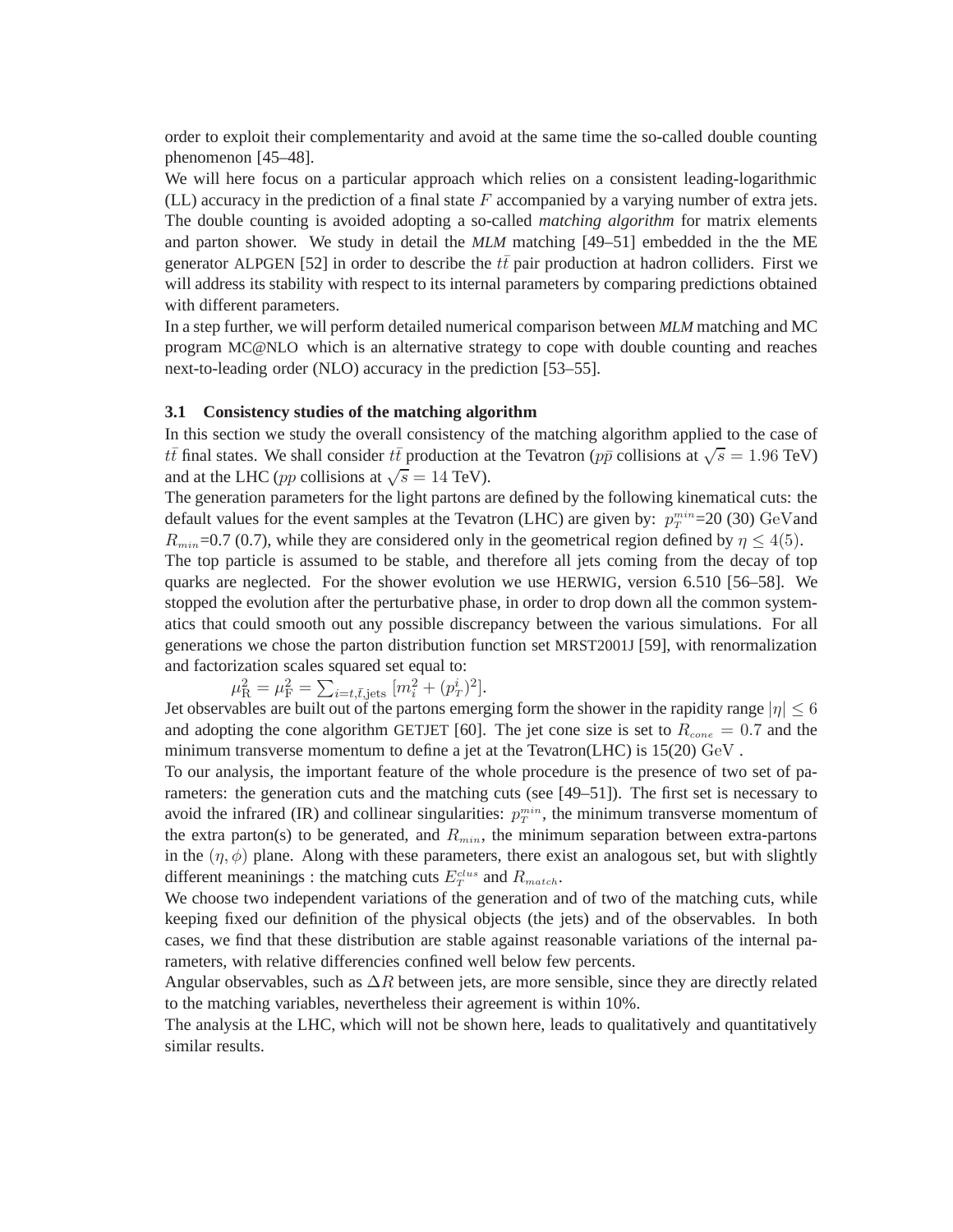## **3.2 Comparisons with MC@NLO**

We shall now compare in detail the description of  $t\bar{t}$  events as provided by ALPGEN and MC@NLO. For consistency with the MC@NLO approach, where only the  $\mathcal{O}(\alpha_s^3)$  ME effects are included, we use ALPGEN samples obtained by stopping the ME contributions only to 1 extra-parton besides the  $t\bar{t}$  pair. This strategy allow to highlight the different features of the two alternative approaches applied to same set of contributions. It is understood that a homogeneous comparison can only be done through the introduction of a proper K-factor, determined by the ratio of the total rates of the two predictions. We adopt the same simulation setup as before, modifying only the same factorization and renormalization scale in order to match MC@NLO's default:

$$
\mu_{\rm R}^2 = \mu_{\rm F}^2 = \sum_{i=t,\bar t} \frac{1}{2} [m_i^2 + (p_T^i)^2].
$$

The upper two rows of plots in Fig. 3 refer to inclusive properties of the  $t\bar{t}$  system, namely the transverse momentum and rapidity of the top and anti-top quark, the transverse momentum of the  $t\bar{t}$  pair, and the azimuthal angle  $\Delta\phi^{t\bar{t}}$  between the top and anti-top quark. The overall agreement is good, once ALPGEN is corrected with the proper K-factor (1.36 for the Tevatron, and 1.51 for the LHC), and no large discrepancy is seen between the two descriptions of the chosen distributions. The most significant differencies (10 to 20%) are seen in the  $p_T^{top}$  distribution, ALPGEN's one being slightly softer.

In jet-related quantities, while the  $p<sub>T</sub>$  of leading and sub-leading jets agree, instead the rapidity of the leading jet reveals two distinct patterns: MC@NLO predictions show a dip at  $y_1 = 0$ , which is not present in ALPGEN predictions. This difference is particularly marked at the Tevatron, but is very visible also at the LHC. This is shown in the right figure of the third row in Fig. 3. Visible differences are also present in the distribution of the first and second jet separation in  $(\eta, \phi)$  space,  $\Delta R_{1,2}$ . To understand the difference in the rapidity distribution, we look in more detail in Fig. 4 at some features in the MC@NLO description of the leading jet. For the  $p_T$  of the leading jet,  $p_{T,1}$ , we plot separately the contribution from the various components of the MC@NLO generation: events in which the shower is initiated by the LO  $t\bar{t}$  hard process, and events in which the shower is initiated by a  $t\bar{t}+q(g)$  hard process. In the latter we separate the contribution of positive- and negative-weight events, where the distribution of negative events is shown in absolute value. The plots show that for MC@NLO the contribution of the  $t\bar{t}+q(q)$ hard process is almost negligible over most of the relevant range and becomes appreciable only for very large values of  $p_{T,1}$ . This hierarchy is stronger at the LHC than at the Tevatron.

Upper set of Fig. 5 shows the various contributions to the rapidity distribution  $y_1$  for different jet  $p_T$  thresholds. It appears that the  $y_1$  distribution resulting from the shower evolution of the  $t\bar{t}$ events in MC@NLO has a strong dip at  $y_1=0$ , a dip that cannot be compensated by the more central distributions of the jet from the  $t\bar{t}+q(q)$  hard process, given its marginal role in the overall jet rate.

That the dip at y<sub>1</sub>=0 is a feature typical of jet emission from the  $t\bar{t}$  state in HERWIG is shown in central set of Fig. 5, obtained from the standard HERWIG code rather than from MC@NLO. We speculate that this feature is a consequence of the dead-cone description of hard emission from heavy quarks implemented in the HERWIG shower algorithm. To complete our analysis, we show in lower set of Fig. 5 the comparison between the ALPGEN, MC@NLO and the parton-level  $y_1$  spectra, for different jet  $p_T$  thresholds. We notice that at large  $p_T$ , where the Sudakov effects that induce potential differences between the shower and the PL results have vanished, the ALP-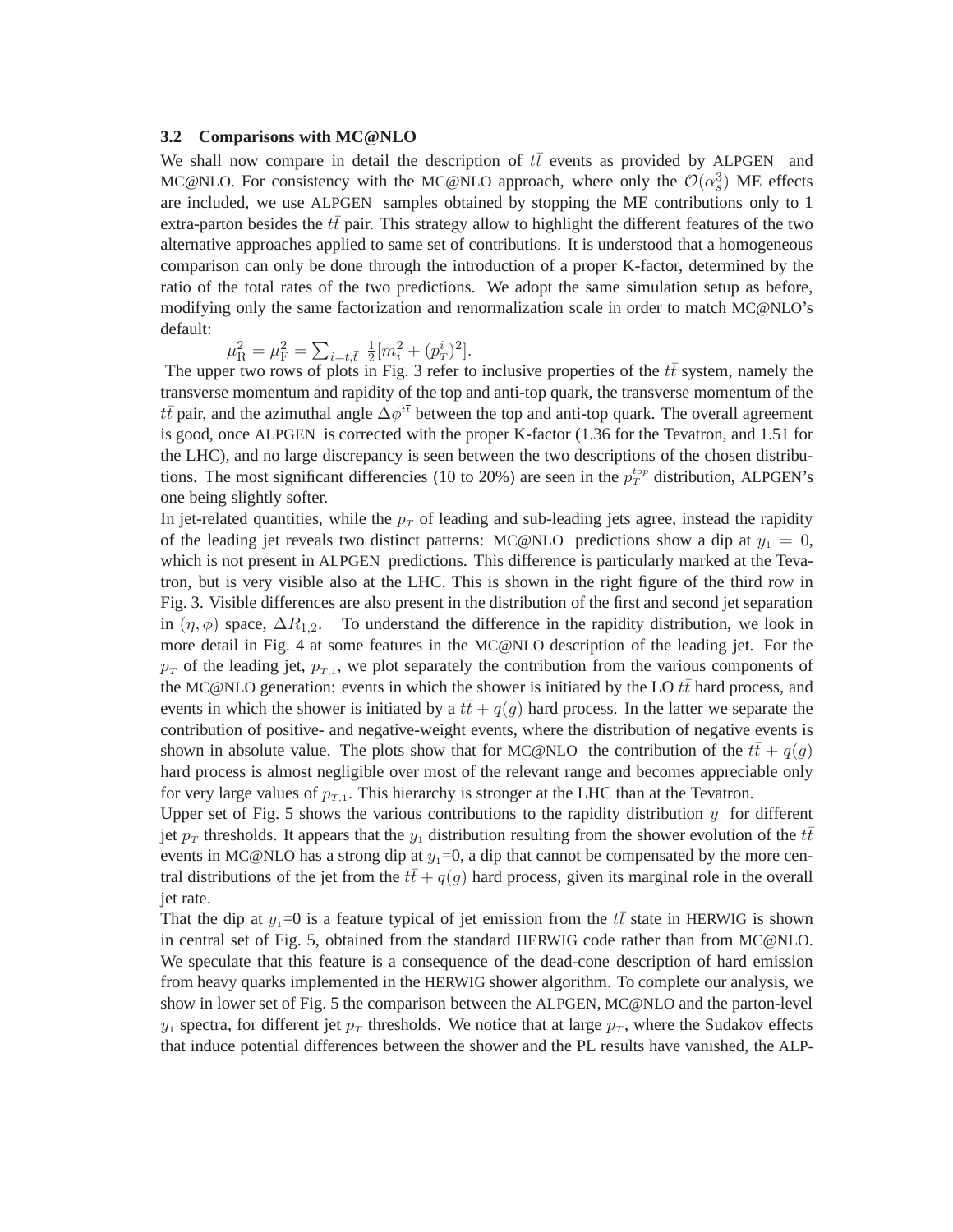

Fig. 3: Comparison of ALPGEN (histogram) and MC@NLO (plot) distributions, at the Tevatron. The ALP-GEN results are rescaled to MC@NLO, using the K factor of 1.36. The relative difference (MC@NLO-ALPGEN)/ALPGEN) is shown at the bottom of each plot.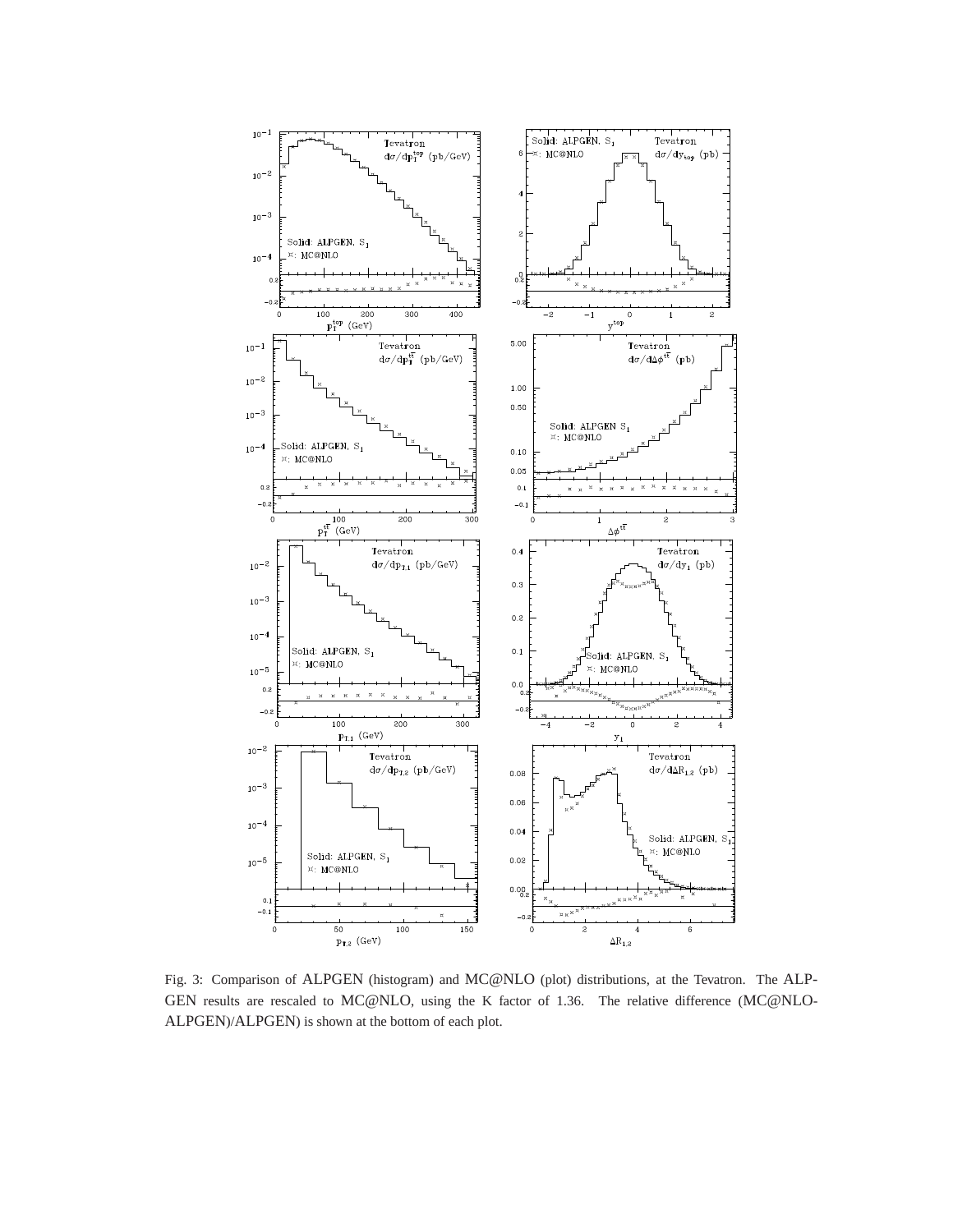

Fig. 4: Contributions to the transverse momentum of the leading jet in MC@NLO. Tevatron (left) and LHC (right).



Fig. 5: Rapidity of the leading jet  $y_1$  at Tevatron for for various jet  $p_T$  thresholds. Upper set: MC@NLO, with partial contributions. Central set: HERWIG. Lower set: comparison between ALPGEN, MC@NLO, and the parton level predictions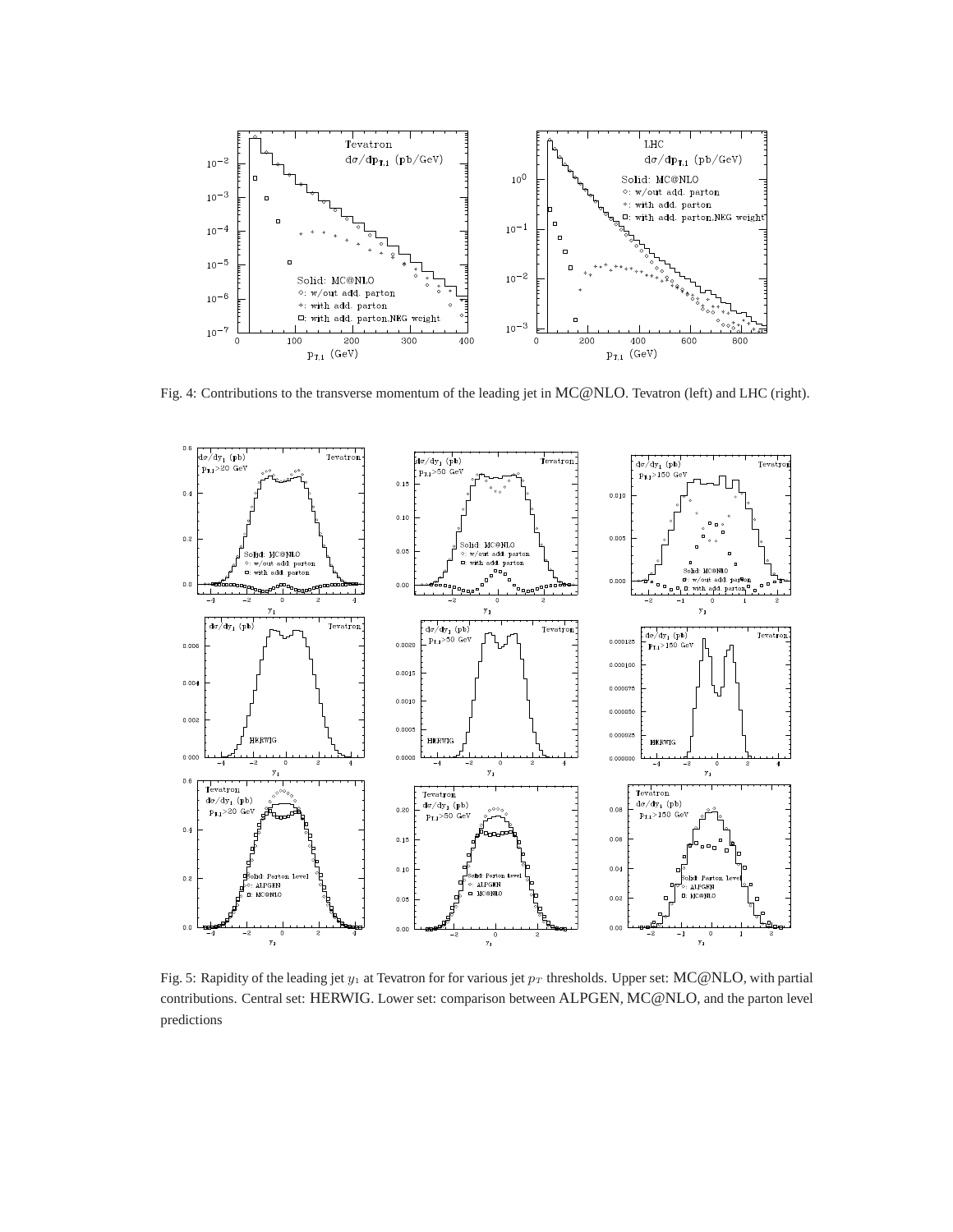GEN result reproduces well the PL result, while still differing significantly from the MC@NLO distributions.

#### **3.3 Conclusions**

The analysis presented here is focused on the MC simulations of the  $t\bar{t}$ +jets process as predicted by ALPGEN and its matching algorithm. Several checks of that algorithm have shown its internal consistency, and pinpoint a mild dependence of the results on the parameters that define it. The consistency of the approach is then confirmed by the comparison with MC@NLO. In particular, inclusive variables show excellent agreement, once the NLO/LO K-factor is included. Instead we found a rather surprising difference between the predictions of two codes for the rapidity distribution of the leading jet accompanying the  $t\bar{t}$  pair. In view of the relevance of this variable for the study at the LHC of new physics signals, it is important to further investigate the origin of this discrepancy, with independent calculations, and with a direct comparison with data. Preliminary results obtained with the new positive-weight NLO shower MC introduced in [61–63] appear to support the distributions predicted by ALPGEN.

### **4 A subtraction scheme for jet cross sections at NNLO**

#### *Author: Gabor Somogyi*

One of the main difficulties in performing NNLO calculations is that the finite higherorder corrections are sums of several pieces which are separately infrared  $(IR)$  divergent in  $d =$ 4 spacetime dimensions. To handle the IR singularities present in the intermediate stages of calculation in a general (process- and observable-independent) way is non-trivial already at NLO accuracy, where however several solutions are known [2, 3, 64–67]. It is perhaps fair to say that the most widely used is the dipole subtraction scheme of Ref. [2], which constructs a completely general and fully local approximate cross section to regularize real radiation at NLO. Setting up a general subtraction algorithm analogous to that of Ref. [2] but at NNLO accuracy has proved to be rather difficult problem. Here we give a progress report on constructing such a scheme.

## **4.1 Subtraction scheme at NNLO**

In perturbative QCD the formal loop expansion for any production rate to NNLO accuracy reads

$$
\sigma = \sigma^{\text{LO}} + \sigma^{\text{NLO}} + \sigma^{\text{NNLO}} + \dots \tag{24}
$$

Let us consider  $e^+e^- \to m$  jet production. Then the NNLO correction may be written as

$$
\sigma^{\rm NNLO} = \int_{m+2} d\sigma_{m+2}^{\rm RR} J_{m+2} + \int_{m+1} d\sigma_{m+1}^{\rm RV} J_{m+1} + \int_m d\sigma_m^{\rm VV} J_m, \qquad (25)
$$

*i.e.* it is the sum of a doubly-real, a real-virtual and a doubly-virtual contribution, each IR divergent in  $d = 4$  spacetime dimensions.

The general strategy of subtraction consists of the following steps: (i) we regularize all integrals in Eq. (25) by dimensional regularization then (ii) we reshuffle the singularities between the three terms by adding and subtracting suitably defined *approximate cross sections* so that finally we rewrite Eq. (25) as

$$
\sigma^{\text{NNLO}} = \int_{m+2} \mathrm{d}\sigma_{m+2}^{\text{NNLO}} + \int_{m+1} \mathrm{d}\sigma_{m+1}^{\text{NNLO}} + \int_m \mathrm{d}\sigma_m^{\text{NNLO}}, \tag{26}
$$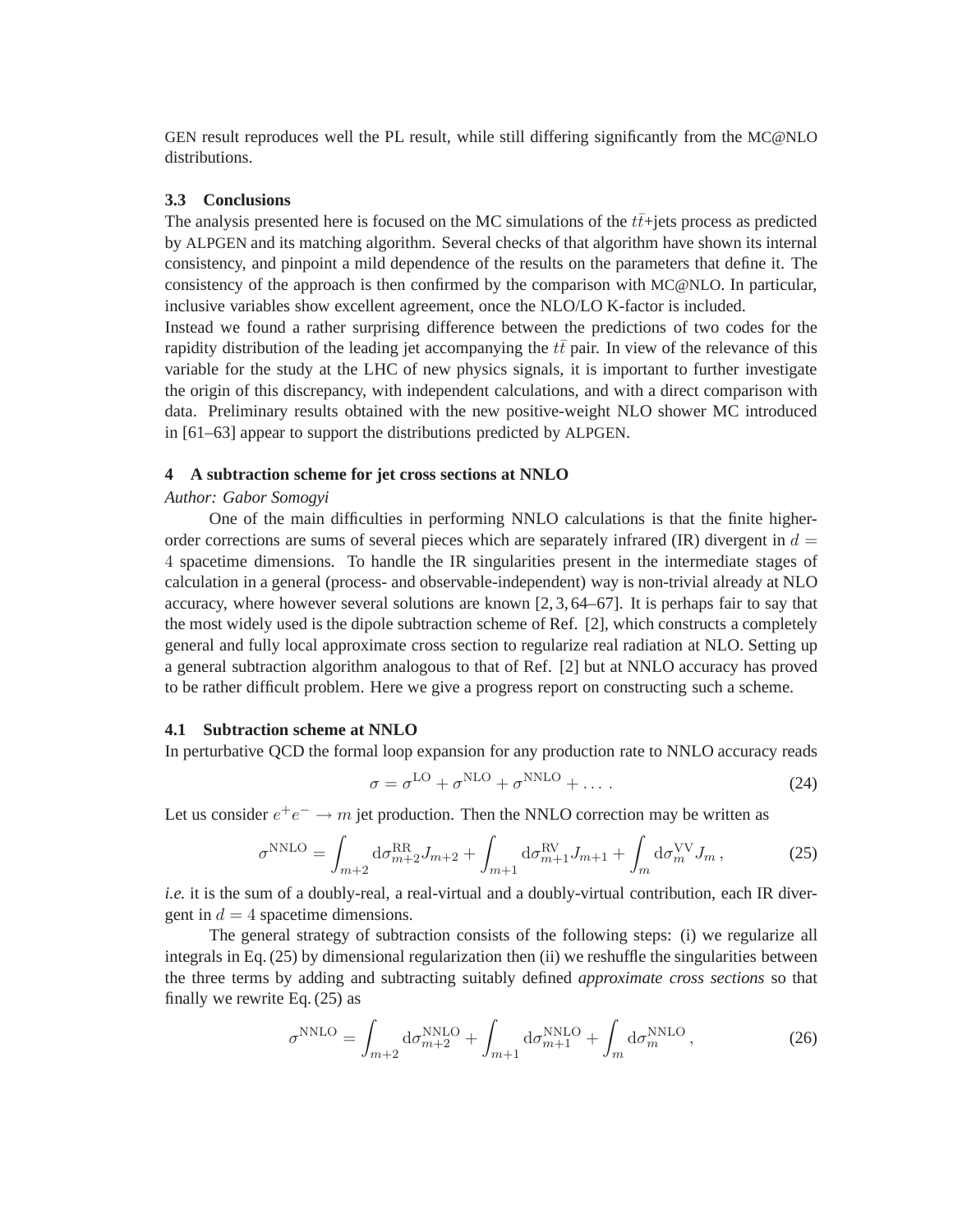where now each term on the right hand side is finite in  $d = 4$  by construction. According to Ref. [68] we have

$$
d\sigma_{m+2}^{\text{NNLO}} = \left\{ d\sigma_{m+2}^{\text{RR}} J_{m+2} - d\sigma_{m+2}^{\text{RR},A_2} J_m - \left[ d\sigma_{m+2}^{\text{RR},A_1} J_{m+1} - d\sigma_{m+2}^{\text{RR},A_{12}} J_m \right] \right\}_{\varepsilon=0}, \quad (27)
$$

$$
d\sigma_{m+1}^{\text{NNLO}} = \left\{ \left[ d\sigma_{m+1}^{\text{RV}} + \int_1 d\sigma_{m+2}^{\text{RR},A_1} \right] J_{m+1} - \left[ d\sigma_{m+1}^{\text{RV},A_1} + \left( \int_1 d\sigma_{m+2}^{\text{RR},A_1} \right) A_1 \right] J_m \right\}_{\varepsilon=0} (28)
$$

and

$$
d\sigma_m^{\rm NNLO} = \left\{ d\sigma_m^{\rm NV} + \int_2 \left[ d\sigma_{m+2}^{\rm RR,A_2} - d\sigma_{m+2}^{\rm RR,A_{12}} \right] + \int_1 \left[ d\sigma_{m+1}^{\rm RV,A_1} + \left( \int_1 d\sigma_{m+2}^{\rm RR,A_1} \right)^{\rm A_1} \right] \right\}_{\varepsilon=0} J_m.
$$
\n(29)

In Eq. (27) above  $d\sigma_{m+2}^{RR,A_1}$  and  $d\sigma_{m+2}^{RR,A_2}$  regularize the singly- and doubly-unresolved limits of  $d\sigma_{m+2}^{RR}$  respectively. The role of  $d\sigma_{m+2}^{RR,A_{12}}$  is two-fold: it must regularize the singly-unresolved limits of  $d\sigma_{m+2}^{RR,A_2}$  *and* the doubly-unresolved limits of  $d\sigma_{m+2}^{RR,A_1}$  *simultaneously*. In Eq. (28)  $d\sigma_{m+1}^{RV,A_1}$  and  $\left(\int_1 d\sigma_{m+2}^{RR,A_1}\right)^{A_1}$  regularize the singly-unresolved limits of  $d\sigma_{m+1}^{RV}$  and  $\int_1 d\sigma_{m+2}^{RR,A_1}$ respectively.

#### **4.2 Devising approximate cross sections**

Attempting to use the known (multiple) IR factorization properties of (one-loop) squared matrix elements to devise the approximate cross sections in Eqs. (27) and (28) above, we are immediately faced with two problems. First, the various limits overlap in some regions of phase space, thus care needs to be taken to avoid multiple subtraction. Second, even once the factorization formulae are written in such a way that intersecting limits are disentangled so that multiple subtraction does not occur, the resulting expressions cannot be used as true subtraction terms because they are only defined in the strict soft and/or collinear limits. Thus, constructing the approximate cross sections proceeds in two steps: (i) we write all relevant factorization formulae in such a way that their overlap structure can be disentangled (*"matching of limits"*) and (ii) we define *"extensions"* of the formulae so that they are unambiguously defined away from the IR limits.

Let us consider first the matching of limits. A single parton, say  $r$ , can become unresolved in (i) the collinear limit, when for some hard parton  $i \neq r$  we have  $p_i||p_r$  and (ii) in the soft limit, when  $p_r \to 0$ . In these limits QCD squared matrix elements obey well-known universal factorization properties [69–72], which we exhibit below at tree level for the sake of being specific $1$ 

$$
\mathbf{C}_{ir}|\mathcal{M}_{m+2}^{(0)}|^2 \propto \frac{1}{s_{ir}}\langle \mathcal{M}_{m+1}^{(0)}|\hat{P}_{ir}^{(0)}(z_i,k_{\perp};\varepsilon)|\mathcal{M}_{m+1}^{(0)}\rangle, \tag{30}
$$

$$
\mathbf{S}_r|\mathcal{M}_{m+2}^{(0)}|^2 \propto \sum_{\substack{i,k \\ i \neq k}} \frac{s_{ik}}{s_{ir} s_{kr}} \langle \mathcal{M}_{m+1}^{(0)} | \mathbf{T}_i \mathbf{T}_r | \mathcal{M}_{m+1}^{(0)} \rangle. \tag{31}
$$

To write Eqs. (30) and (31) above, we used the colour-state notation of Ref. [2] and the operator notation of taking the limits introduced in Ref. [73], while  $s_{jl} = 2p_j \cdot p_l$ ,  $(j, l = i, k, r)$ ,  $\hat{P}_{ir}^{(0)}$ ir

 $1^1$ To keep the discussion as simple as possible, we only indicate the structure of the factorization formulae.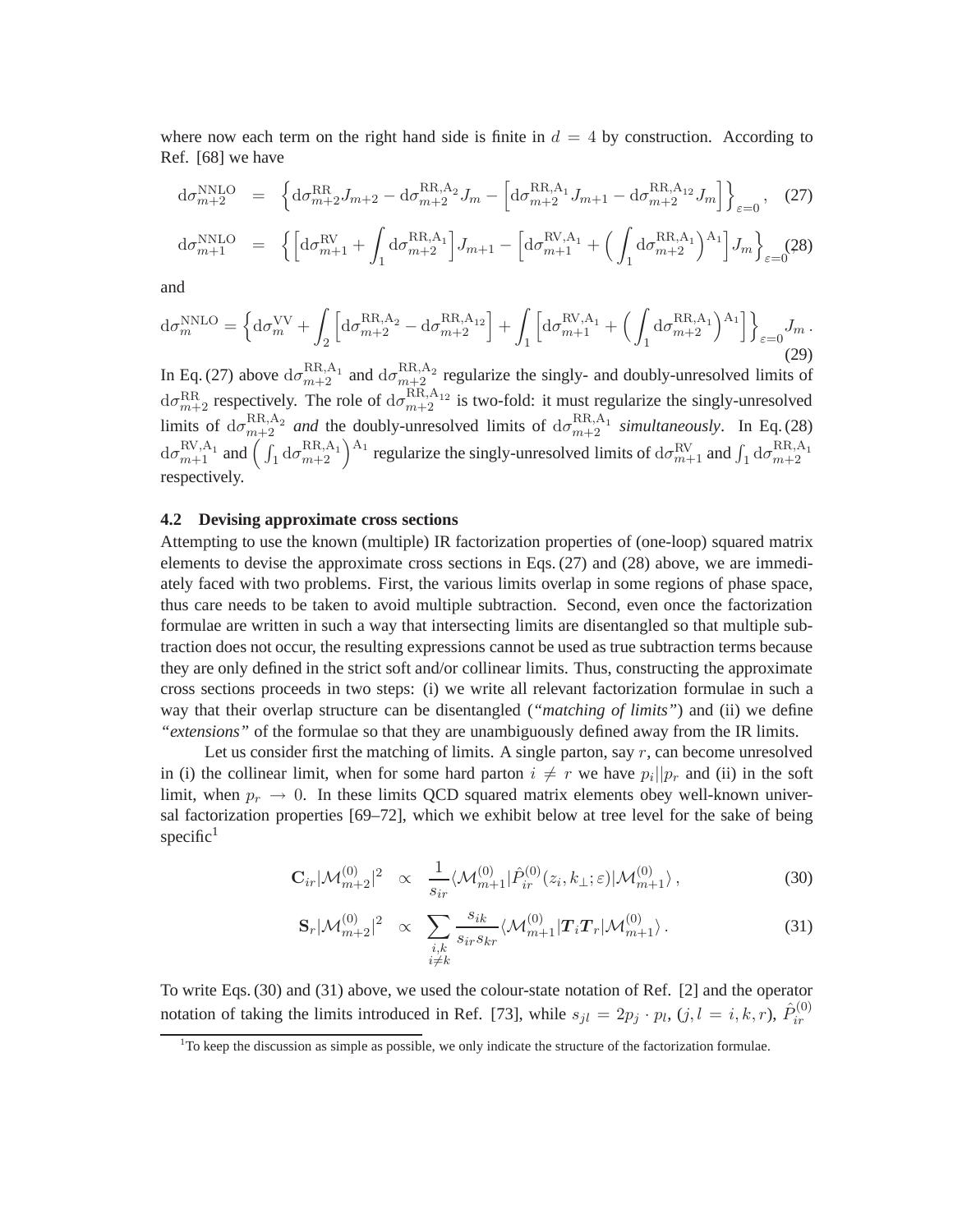are the tree-level Altarelli–Parisi splitting kernels and finally  $z_i$  is the momentum-fraction carried by parton i in the  $p_{ir} \rightarrow p_i + p_r$  splitting. When parton r is both soft and collinear to the hard parton  $i$ , these limits overlap. To avoid double subtraction in this region of phase space, we must identify the common soft-collinear limit of Eqs. (30) and (31), which is found to be [73]

$$
\mathbf{C}_{ir}\mathbf{S}_r|\mathcal{M}_{m+2}^{(0)}|^2 \propto \frac{1}{s_{ir}}\frac{2z_i}{1-z_i}T_i^2|\mathcal{M}_{m+1}^{(0)}|^2.
$$
 (32)

Thus the formal operator

$$
\mathbf{A}_1 = \sum_r \left[ \sum_{i \neq r} \frac{1}{2} \mathbf{C}_{ir} + \left( \mathbf{S}_r - \sum_{i \neq r} \mathbf{C}_{ir} \mathbf{S}_r \right) \right]
$$
(33)

counts each singly-unresolved limit precisely once and is free of double subtractions, therefore  $\mathbf{A}_1|\mathcal{M}_{m+2}^{(0)}|^2$  has the same singly-unresolved singularity structure as  $|\mathcal{M}_{m+2}^{(0)}|^2$  itself, *i.e.* it defines a candidate subtraction term for constructing  $d\sigma_{m+2}^{RR,A_1}$ . Similarly, applying the formal operator  $\mathbf{A}_1$  to *e.g.*  $2\Re\langle\mathcal{M}_{m+1}^{(0)}|\mathcal{M}_{m+1}^{(1)}\rangle$  defines a candidate subtraction term for defining  $d\sigma_{m+1}^{\text{RV},\text{A}_1}$ , starting from the collinear [11, 74–76] and soft [77] factorization formulae for one-loop squared matrix elements.

The matching procedure is quite a bit more elaborate when two different partons, say  $r$ and s, become unresolved, which can arise in four different limits: (i) the triple collinear limit, when for some hard parton  $i \neq r$ , s we have  $p_i||p_r||p_s$ , (ii) the doubly single collinear limit, when for two distinct hard partons  $i \neq r, s$  and  $j \neq r, s$  we have  $p_i||p_r$  and  $p_j||p_s$ , (iii) the doubly soft-collinear limit, when for  $i \neq r, s$  we have  $p_i||p_r$  and  $p_s \to 0$ , and finally (iv) the double soft limit, when  $p_r \to 0$  and  $p_s \to 0$ . The factorization formulae appropriate for each of these limits are well-known (in particular the three-parton splitting functions and the double soft gg and  $q\bar{q}$  currents are given in Refs. [78–84] and Refs. [72, 85], respectively), and their highly non-trivial overlap structure was disentangled in Ref. [73]. To identify the intersection of limits, Ref. [73] computed all common limits explicitly, which is rather cumbersome. In [86], a simple and systematic procedure was proposed that leads directly to pure soft factorization formulae at any order and thus solves the problem of matching of limits in general. Finally (using the operator notation of Ref. [73]) we find that the symbolic operator

$$
A_2 = \sum_{r} \sum_{s \neq r} \left\{ \sum_{i \neq r,s} \left[ \frac{1}{6} \mathbf{C}_{irs} + \sum_{j \neq i,r,s} \frac{1}{8} \mathbf{C}_{ir;js} + \frac{1}{2} \mathbf{CS}_{ir;s} \right] + \frac{1}{2} \mathbf{S}_{rs} - \sum_{i \neq r,s} \left[ \frac{1}{2} \mathbf{C}_{irs} \mathbf{CS}_{ir;s} (34) + \sum_{j \neq i,r,s} \frac{1}{2} \mathbf{C}_{ir;js} \mathbf{CS}_{ir;s} + \frac{1}{2} \mathbf{C}_{irs} \mathbf{S}_{rs} + \mathbf{CS}_{ir;s} \mathbf{S}_{rs} - \sum_{j \neq i,r,s} \frac{1}{2} \mathbf{C}_{ir;js} \mathbf{S}_{rs} - \mathbf{C}_{irs} \mathbf{CS}_{ir;s} \mathbf{S}_{rs} \right] \right\}
$$

counts each doubly-unresolved limit precisely once (without overlaps). Thus  $\mathbf{A}_2|\mathcal{M}_{m+2}^{(0)}|^2$  has the same doubly-unresolved singularity structure as  $|\mathcal{M}_{m+2}^{(0)}|^2$  itself and so defines a candidate subtraction term for constructing  $d\sigma_{m+2}^{\text{RR},\text{A}_2}$ .

Finally, we must address the matching of the singly- and doubly-unresolved limits of  $|\mathcal{M}_{m+2}^{(0)}|^2$  which also overlap.  $d\sigma_{m+2}^{RR,A_{12}}$  is introduced in Eq. (27) precisely to avoid double subtraction in the intersecting regions of phase space. However the role of this approximate cross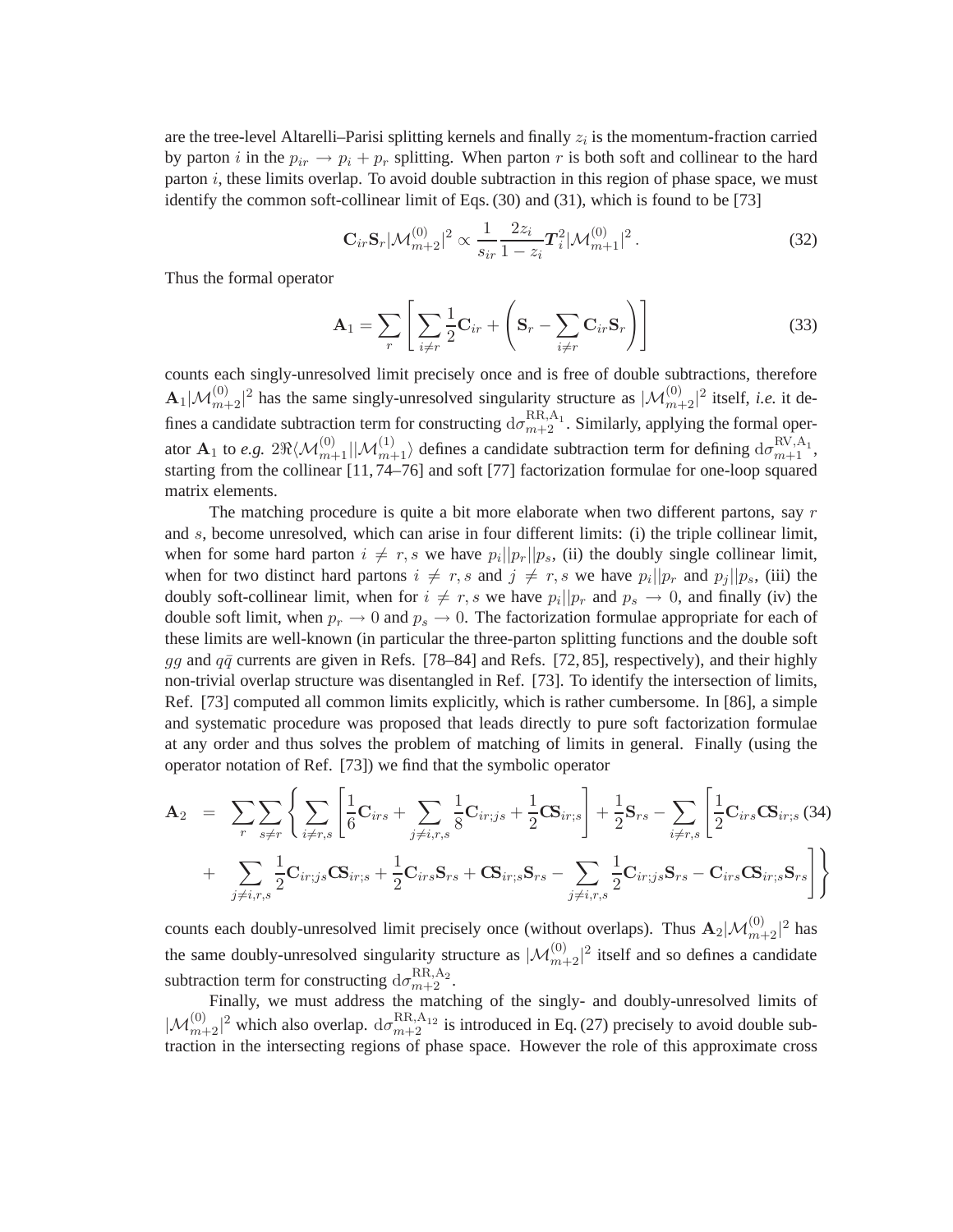section is quite delicate, because (i) in the doubly-unresolved limits it must regularize  $d\sigma_{m+1}^{RR,A_1}$ , while (ii) in the singly-unresolved limits, it must regularize  $d\sigma_{m+2}^{RR,A_2}$  and spurious singularities that appear in  $d\sigma_{m+2}^{RR,A_1}$ . It is thus a highly non-trivial statement that the correct candidate subtraction term can be obtained by applying the symbolic singly-unresolved operator  $A_1$  of Eq. (33) to  $\mathbf{A}_{2}|\mathcal{M}_{m+2}^{(0)}|^{2}$  [73]. That is,

$$
(\mathbf{A}_1 + \mathbf{A}_2 - \mathbf{A}_1 \mathbf{A}_2) | \mathcal{M}_{m+2}^{(0)}|^2
$$
 (35)

has the same singularity structure as  $|\mathcal{M}_{m+2}^{(0)}|^2$  itself in all singly- and doubly-unresolved limits and is free of multiple subtractions.

The second step of defining the approximate cross sections calls for an extension of the limit formulae over the full phase space. As emphasized above, the candidate subtraction terms cannot yet be used as true subtraction terms because they are only well-defined in the strict limits. In order to define suitable extensions over the full phase space, we need to define momentum mappings  $\{p\}_{m+2} \to \{\tilde{p}\}_{m+1}$  and  $\{p\}_{m+2} \to \{\tilde{p}\}_m$  that (i) implement exact momentum conservation, (ii) lead to exact phase space factorization and (iii) respect the delicate structure of cancellations among the subtraction terms in the various limits. We find it convenient to define two types of singly-unresolved  $({p}_{m+2} \rightarrow {\tilde{p}}_{m+1})$  mappings and four types of doubly-unresolved  $({p}_{m+2} \rightarrow {\tilde{p}}_m)$  mappings, corresponding to the basic types of limits that may occur *(i.e.* we define a collinear and a soft singly-unresolved mapping). The explicit forms of these momentum mappings may be found in Ref. [68] together with the full definitions of all approximate cross sections that appear in Eq. (27). The approximate cross sections in Eq. (28) are given explicitly in Refs. [87, 88].

At the risk of belabouring the point, we note again that all our momentum mappings lead to an exact factorization of the phase space in the symbolic form

$$
d\phi_{m+2} = d\phi_{m+1}[dp_1] \quad \text{and} \quad d\phi_{m+2} = d\phi_m[dp_2], \tag{36}
$$

thus the singular integrals of the subtraction terms over the phase space of the unresolved parton(s) can be computed once and for all, independent of the jet function and the rest of the phase space integration.

#### **4.3 Conclusions**

We have set up a general (process- and observable-independent) subtraction scheme for computing QCD jet cross sections at NNLO accuracy for processes with no coloured particles in the initial state. Our scheme can naturally be viewed as the generalization of the dipole subtraction scheme of Ref. [2] to NNLO. We have defined all approximate cross sections needed to regularize the  $m + 2$  and  $m + 1$  parton contributions (*i.e.* all terms in Eqs. (27) and (28)) explicitly. Our subtraction terms are *fully local*, *i.e.* all colour and azimuthal correlations are properly taken into account. Thus we can check the convergence of our subtraction terms to the doubly-real, or real-virtual cross sections in any unresolved limit explicitly. In addition, we have checked that the regularized doubly-real and real-virtual contributions to  $e^+e^- \rightarrow 3$  jet production are finite by computing the first three moments of the thrust and  $C$ -parameter distributions, see Tab. 1. In order to finish the definition of the subtraction scheme, one must still compute the singlyand doubly-unresolved integrals of the approximate cross sections that appear in Eq. (29). All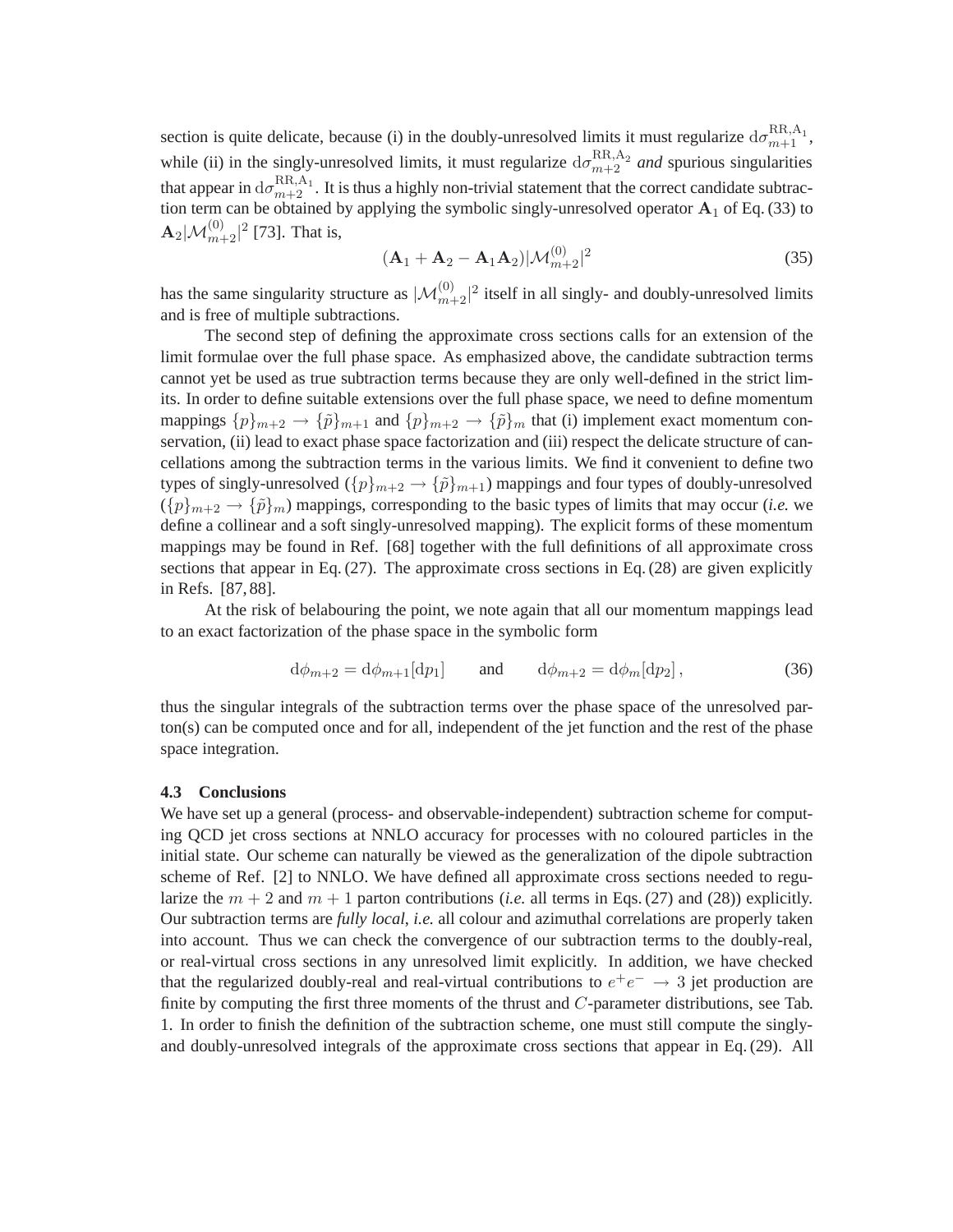| $\langle (1-t)^n \rangle_{\rm RV}/10^1$ | $\langle C^n \rangle_{\rm RV}/10^1$ | $\langle (1-t)^n \rangle_{\rm RR}$ | $\langle C^n \rangle_{\rm RR}$ |
|-----------------------------------------|-------------------------------------|------------------------------------|--------------------------------|
| $123 \pm 1$                             | $433 \pm 5$                         | $-92.7 \pm 3.4$                    | $-344 + 14$                    |
| $25.5 + 0.2$                            | $325 \pm 2$                         | $-3.07 \pm 0.43$                   | $-142 + 3$                     |
| $4.79 \pm 0.03$                         | $180 \pm 1$                         | $2.01 \pm 0.12$                    | $6.29 \pm 1.87$                |

Table 1: The real-virtual and doubly-real contributions to the first three moments of the thrust and C-parameter distribution in  $e^+e^- \rightarrow 3$  jets.

singly-unresolved integrals (denoted by  $\int_1$  in Eqs. (28) and (29) above) have recently been computed [87, 89–91] and we expect that the techniques applied will be flexible enough to compute the doubly-unresolved integrals (denoted by  $\int_2$  in Eq. (29)) as well. This is work in progress.

We are grateful to our collaborators: U. Aglietti, P. Bolzoni, V. Del Duca, C. Duhr and S. Moch. This work was supported in part by Hungarian Scientific Research Fund grant OTKA K-60432 and by the Swiss National Science Foundation (SNF) under contract 200020-117602.

#### **References**

- [1] R. K. Ellis, D. A. Ross, and A. E. Terrano, Nucl. Phys. **B178**, 421 (1981).
- [2] S. Catani and M. H. Seymour, Nucl. Phys. **B485**, 291 (1997), arXiv:hep-ph/9605323.
- [3] S. Frixione, Z. Kunszt, and A. Signer, Nucl. Phys. **B467**, 399 (1996), arXiv:hep-ph/9512328.
- [4] E. W. N. Glover, Nucl. Phys. Proc. Suppl. **116**, 3 (2003), arXiv:hep-ph/0211412.
- [5] W. T. Giele and E. W. N. Glover, JHEP **04**, 029 (2004), arXiv:hep-ph/0402152.
- [6] R. K. Ellis, W. T. Giele, and G. Zanderighi, Phys. Rev. **D73**, 014027 (2006), arXiv:hep-ph/0508308.
- [7] A. Denner and S. Dittmaier, Nucl. Phys. **B734**, 62 (2006),  $arXiv:hep-ph/0509141$ .
- [8] T. Binoth, J. P. Guillet, G. Heinrich, E. Pilon, and T. Reiter (2008), arXiv:0810.0992 [hep-ph].
- [9] W. Giele, E. W. N. Glover, and G. Zanderighi, Nucl. Phys. Proc. Suppl. **135**, 275 (2004), arXiv:hep-ph/0407016.
- [10] NLO Multileg Working Group Collaboration, Z. Bern *et al.* (2008), arXiv:0803.0494 [hep-ph].
- [11] Z. Bern, L. J. Dixon, D. C. Dunbar, and D. A. Kosower, Nucl. Phys. **B425**, 217 (1994), arXiv:hep-ph/9403226.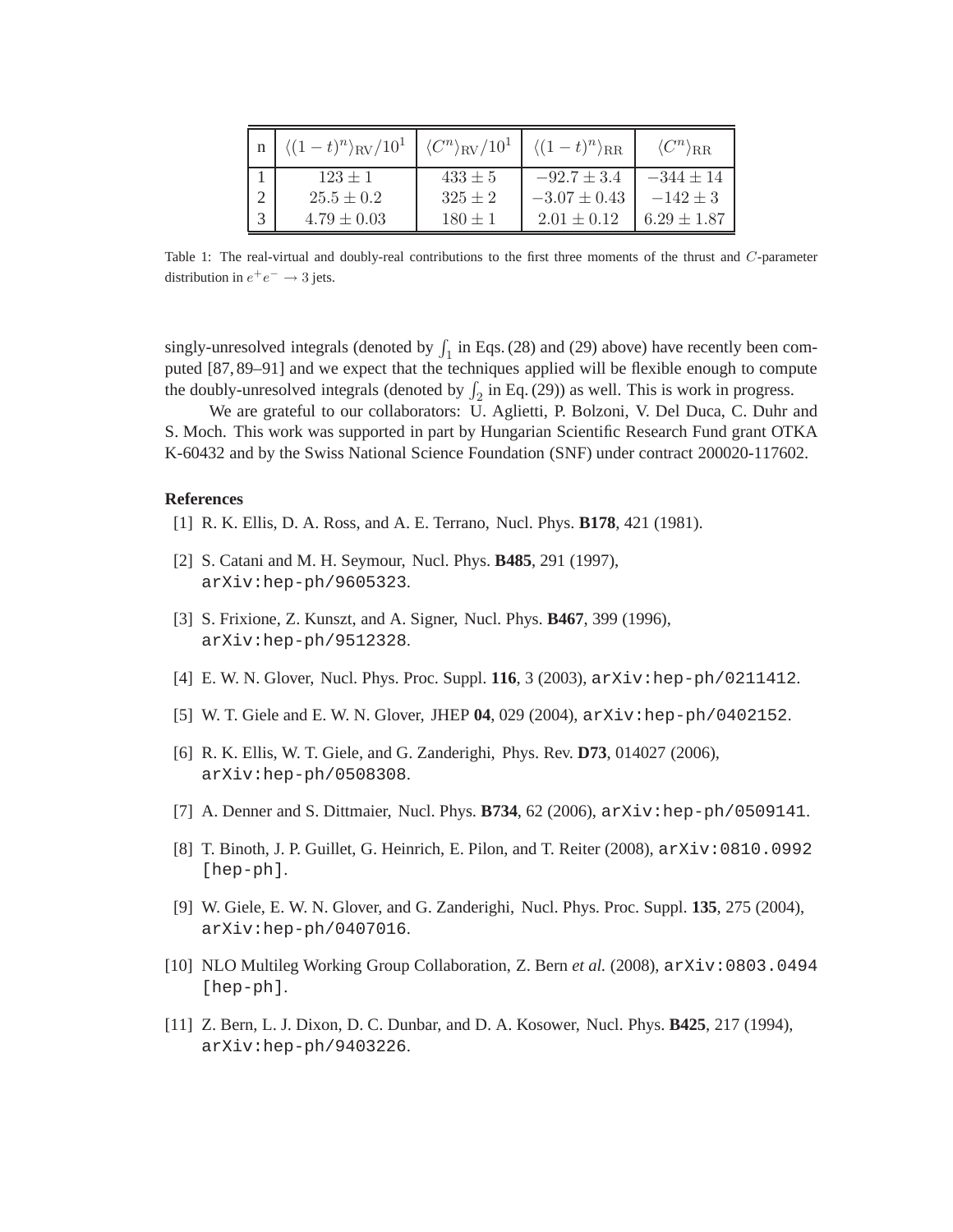- [12] R. Britto, F. Cachazo, and B. Feng, Nucl. Phys. **B725**, 275 (2005), arXiv:hep-th/0412103.
- [13] C. F. Berger, Z. Bern, L. J. Dixon, D. Forde, and D. A. Kosower, Phys. Rev. **D75**, 016006 (2007), arXiv:hep-ph/0607014.
- [14] C. F. Berger *et al.*, Phys. Rev. **D78**, 036003 (2008), arXiv:0803.4180 [hep-ph].
- [15] R. K. Ellis, W. T. Giele, and Z. Kunszt, JHEP **03**, 003 (2008), arXiv:0708.2398 [hep-ph].
- [16] W. T. Giele, Z. Kunszt, and K. Melnikov, JHEP **04**, 049 (2008), arXiv:0801.2237 [hep-ph].
- [17] W. T. Giele and G. Zanderighi, JHEP **06**, 038 (2008), arXiv:0805.2152 [hep-ph].
- [18] G. Ossola, C. G. Papadopoulos, and R. Pittau, Nucl. Phys. **B763**, 147 (2007), arXiv:hep-ph/0609007.
- [19] Z. Bern and D. A. Kosower, Nucl. Phys. **B362**, 389 (1991).
- [20] F. Berends and W. Giele, Nucl. Phys. **B306**, 759 (1988).
- [21] Z. Bern, L. J. Dixon, D. C. Dunbar, and D. A. Kosower, Nucl. Phys. **B435**, 59 (1995), arXiv:hep-ph/9409265.
- [22] R. K. Ellis and G. Zanderighi, JHEP **02**, 002 (2008), arXiv:0712.1851 [hep-ph].
- [23] R. K. Ellis, W. T. Giele, and G. Zanderighi, JHEP **05**, 027 (2006), arXiv:hep-ph/0602185.
- [24] D. Forde and D. A. Kosower, Phys. Rev. **D73**, 061701 (2006), arXiv:hep-ph/0509358.
- [25] R. Kleiss, W. J. Stirling, and S. D. Ellis, Comput. Phys. Commun. **40**, 359 (1986).
- [26] V. Del Duca, W. Kilgore, C. Oleari, C. Schmidt, and D. Zeppenfeld, Nucl. Phys. **B616**, 367 (2001), arXiv:hep-ph/0108030.
- [27] R. Kleiss and H. Kuijf, Nucl. Phys. **B312**, 616 (1989).
- [28] R. K. Ellis, W. T. Giele, Z. Kunszt, and K. Melnikov (2008), arXiv:0806.3467 [hep-ph].
- [29] R. K. Ellis, W. T. Giele, Z. Kunszt, K. Melnikov, and G. Zanderighi (2008), arXiv:0810.2762 [hep-ph].
- [30] S. Catani. Presented at the Workshop  $HP^2$ : High Precision for Hard Processes at the LHC, Sept. 2006, Zurich, Switzerland.
- [31] T. Gleisberg. Ph.D. Thesis, University of Dresden. .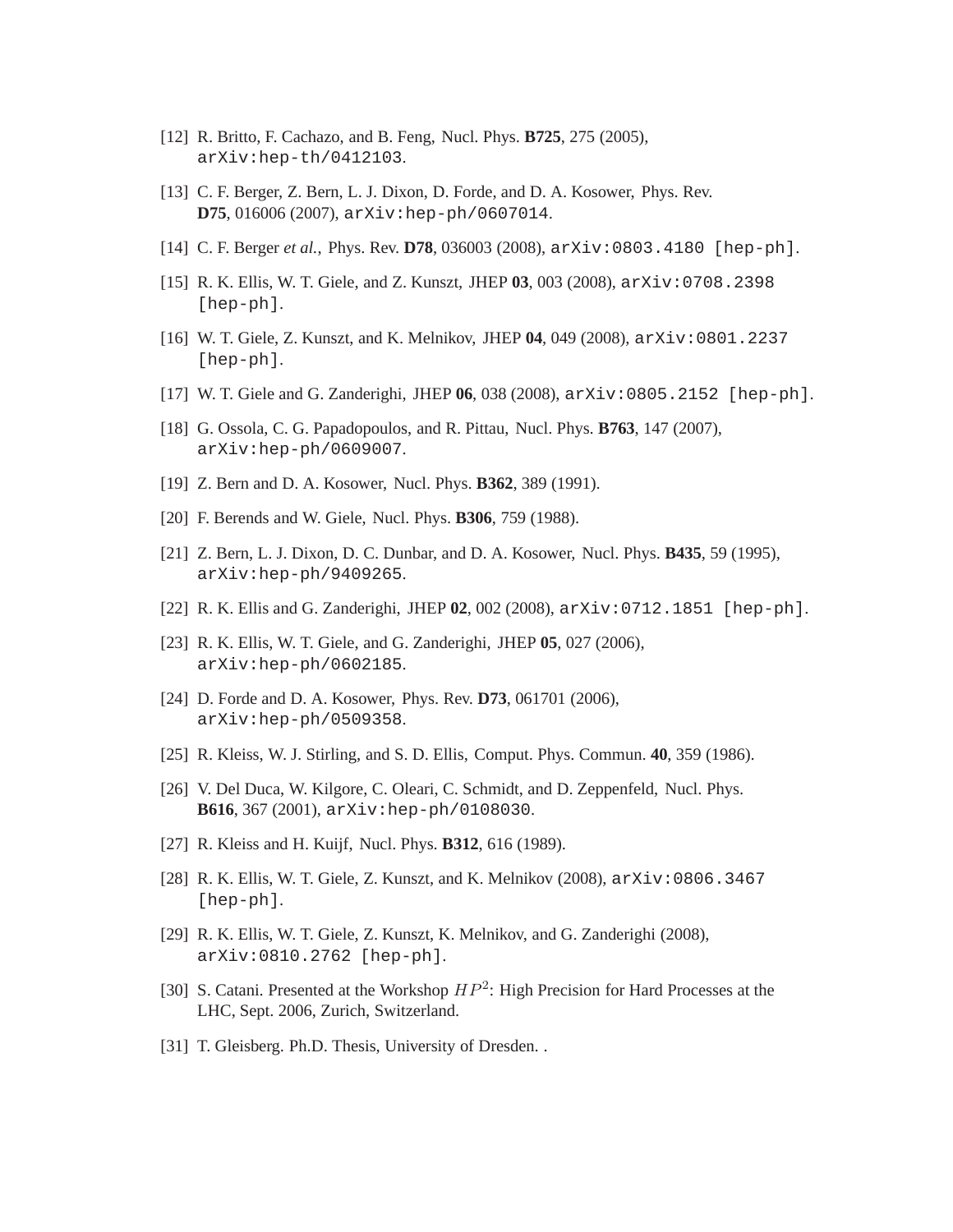- [32] S. Catani, T. Gleisberg, F. Krauss, G. Rodrigo, and J.-C. Winter, JHEP **09**, 065 (2008), arXiv:0804.3170 [hep-ph].
- [33] R. Feynman, Acta Phys. Polon. **24**, 697 (1963).
- [34] M. Mangano and S. Parke, Phys. Rept. **200**, 301 (1991), arXiv:hep-th/0509223.
- [35] F. Caravaglios and M. Moretti, Phys. Lett. **B358**, 332 (1995), arXiv:hep-ph/9507237.
- [36] R. K. P. Draggiotis and C. Papadopoulos, Phys. Lett. **B439**, 157 (1998), arXiv:hep-ph/9807207.
- [37] R. K. P. Draggiotis and C. Papadopoulos, Eur. Phys. J. **C24**, 447 (2002), arXiv:hep-ph/0202201.
- [38] P. S. F. Cachazo and E. Witten, JHEP **09**, 006 (2004), arXiv:hep-th/0403047.
- [39] F. C. R. Britto and B. Feng, Nucl. Phys. **B715**, 499 (2005), arXiv:hep-th/0412308.
- [40] B. F. R. Britto, F. Cachazo and E. Witten, Phys. Rev. Lett. **94**, 181602 (2005), arXiv:hep-th/0501052.
- [41] D. Soper, Phys. Rev. Lett. **81**, 2638 (1998),  $arXiv:hep-ph/9804454$ .
- [42] M. Kramer and D. E. Soper, Phys. Rev. **D66**, 054017 (2002), arXiv:hep-ph/0204113.
- [43] T. Kleinschmidt. DESY-THESIS-2007-042.
- [44] M. Moretti, F. Piccinini, and A. D. Polosa (2008), arXiv:0802.4171 [hep-ph].
- [45] R. K. S. Catani, F. Krauss and B. Webber, JHEP **11**, 063 (2001).
- [46] L. Lonnblad, JHEP **05**, 046 (2002).
- [47] F.Krauss, JHEP **08**, 015 (2002).
- [48] S. Hoche *et al.* (2006). hep-ph/0602031.
- [49] M. Mangano (2002). www-cpd.fnal.gov/personal/mrenna/tuning/nov2002/mlm.pdf.
- [50] M. L. Mangano, M. Moretti, F. Piccinini, and M. Treccani, JHEP **01**, 013 (2007), arXiv:hep-ph/0611129.
- [51] J. Alwall *et al.*, Eur. Phys. J. **C53**, 473 (2008).
- [52] M. L. Mangano, M. Moretti, F. Piccinini, R. Pittau, and A. D. Polosa, JHEP **07**, 001 (2003), arXiv:hep-ph/0206293.
- [53] S. Frixione and B. R. Webber, JHEP **06**, 029 (2002), hep-ph/0204244.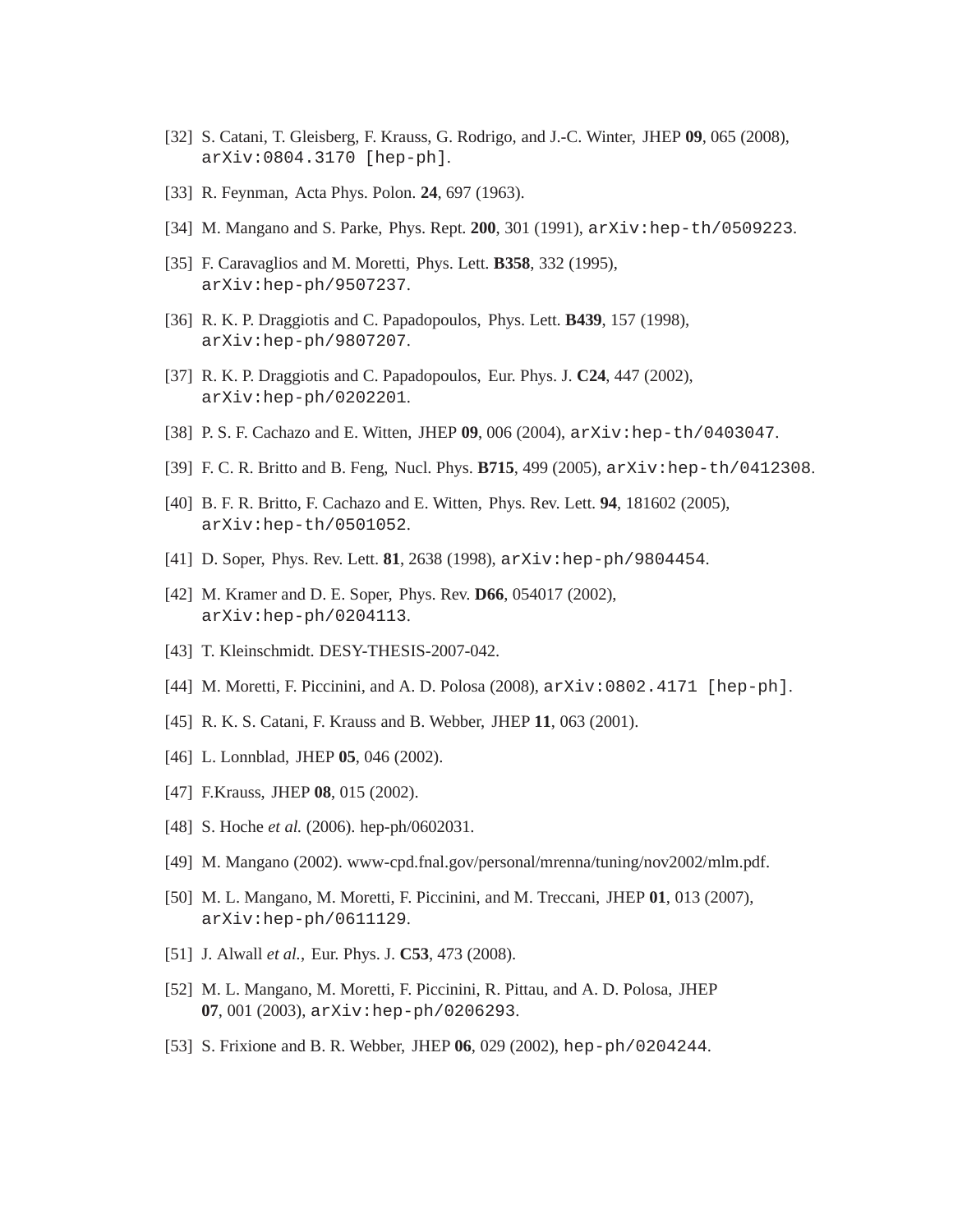- [54] S. Frixione, P. Nason, and B. R. Webber, JHEP **08**, 007 (2003), hep-ph/0305252.
- [55] S. Frixione and B. Webber (2006). The MC@NLO 3.2 event generator, hep-ph/0601192.
- [56] G. Marchesini and B. Webber, Nucl. Phys. **B310**, 461 (1988).
- [57] G. Marchesini *et al.*, Comput. Phys. Commun. **67**, 465 (1992).
- [58] G. Corcella *et al.*, JHEP **01**, 010 (2001), arXiv:hep-ph/0011363.
- [59] W. S. A.D. Martin, R.G. Roberts and R. Thorne, Eur. Phys. J. **C23**, 73 (2002).
- [60] E. Paige and S. Protopopescu. Physics of the SSC, in Snowmass, 1986, Colorado, edited by R. Donaldson and J. Marx.
- [61] P. Nason, JHEP **11**, 040 (2004), hep-ph/0409146.
- [62] P. Nason and G. Ridolfi, JHEP **0608**, 077 (2006).
- [63] C. O. S. Alioli, P. Nason and E. Re, JHEP **07**, 060 (2008).
- [64] W. T. Giele and E. W. N. Glover, Phys. Rev. **D46**, 1980 (1992).
- [65] W. T. Giele, E. W. N. Glover, and D. A. Kosower, Nucl. Phys. **B403**, 633 (1993), arXiv:hep-ph/9302225.
- [66] Z. Nagy and Z. Trócsányi, Nucl. Phys. **B486**, 189 (1997), arXiv:hep-ph/9610498.
- [67] S. Frixione, Nucl. Phys. **B507**, 295 (1997), arXiv:hep-ph/9706545.
- [68] G. Somogyi, Z. Trócsányi, and V. Del Duca, JHEP 01, 070 (2007), arXiv:hep-ph/0609042.
- [69] J. Frenkel and J. C. Taylor, Nucl. Phys. **B116**, 185 (1976).
- [70] D. Amati, R. Petronzio, and G. Veneziano, Nucl. Phys. **B146**, 29 (1978).
- [71] A. Bassetto, M. Ciafaloni, and G. Marchesini, Phys. Rept. **100**, 201 (1983).
- [72] S. Catani and M. Grazzini, Nucl. Phys. **B570**, 287 (2000), arXiv:hep-ph/9908523.
- [73] G. Somogyi, Z. Trócsányi, and V. Del Duca, JHEP 06, 024 (2005), arXiv:hep-ph/0502226.
- [74] Z. Bern, V. Del Duca, and C. R. Schmidt, Phys. Lett. **B445**, 168 (1998), arXiv:hep-ph/9810409.
- [75] D. A. Kosower and P. Uwer, Nucl. Phys. **B563**, 477 (1999), arXiv:hep-ph/9903515.
- [76] Z. Bern, V. Del Duca, W. B. Kilgore, and C. R. Schmidt, Phys. Rev. **D60**, 116001 (1999), arXiv:hep-ph/9903516.